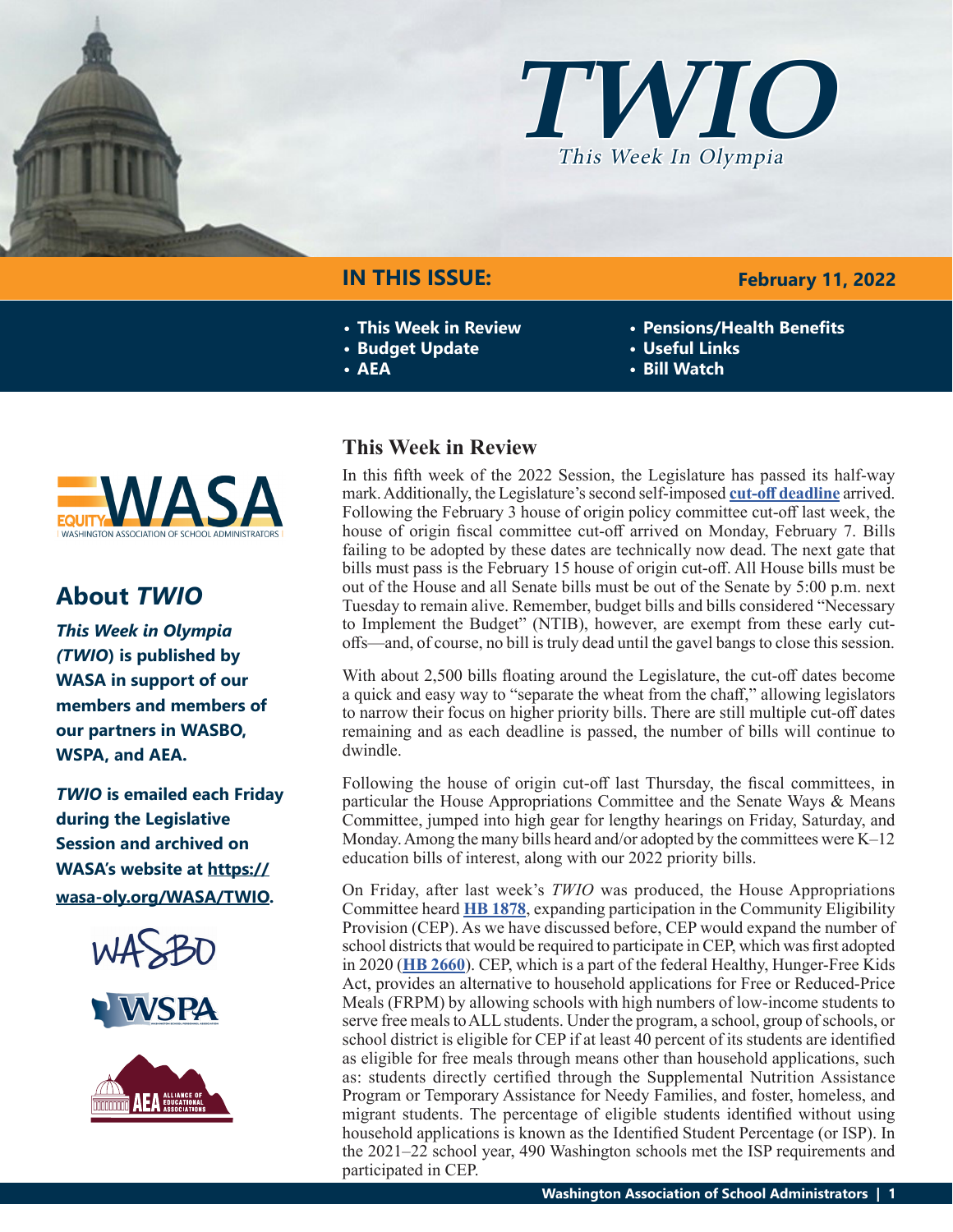# *This Week in Olympia:* **Week 5, February 7–11, 2022**

*Continued*

#### *WASA Legislative Report Podcast*



*The Podcast will be available on a regular basis on the*  **[WASA website](http://app.leg.wa.gov/billsummary?Year=2021&BillNumber=1630)***, or* **[subscribe to the Report](http://app.leg.wa.gov/billsummary?Year=2021&BillNumber=1629)** *via multiple podcast apps.*

HB 1878 would expand the Community Eligibility Provision mandatory participation requirements to all public schools with an ISP of 40 percent, or lower if permitted by federal law, rather than only schools with students in or below grade eight and an ISP of at least 62.5 percent (current law requirement; schools with an ISP of 40 percent are simply "eligible"). The bill also requires school districts, to the extent practicable, to group schools for the purpose of maximizing the number of schools eligible to participate in CEP. Finally, the bill includes a null and void clause if funding for the bill is not provided in the Operating Budget.

There remain some concerns with the bill; however, the sponsor, Representative Marcus Riccelli (D-Spokane), has been very open to talking about those concerns. Among others, he has worked closely with OSPI and the Washington School Nutrition Association and the bill is being broadly supported. We will continue to keep a close eye on this bill.

Following Friday's public hearing, the House Appropriations Committee adopted the bill on Saturday. Prior to passage, an emergency clause (making the bill's provisions effective immediately upon being signed) was added. The amended HB 1878 was adopted by the full House last night, with a vote of 93–3. The bill's Senate companion, **[SB 5798](https://app.leg.wa.gov/billsummary?BillNumber=5798&Initiative=false&Year=2021)**, was heard and adopted by the Senate Early Learning & K–12 Education Committee but died without action in the Senate Ways & Means Committee.

Somewhat linked to HB 1878 is **[HB 1833](https://app.leg.wa.gov/billsummary?BillNumber=1833&Initiative=false&Year=2021)**. HB 1833, which was adopted by the full House (92–4) immediately after HB 1878, would require OSPI to initiate and oversee the development and implementation of a statewide electronic repository of household income information that is required for a student's enrollment in, or eligibility for, the National School Lunch Program or the School Breakfast Program. It is loosely linked to HB 1878 because schools participating in CEP are prohibited from collecting Free and Reduced-Price Meal applications. Because CEP schools do not collect family income information through household applications, they must use an alternate method to collect the needed annual data.

On Saturday, two education bills of interest were adopted by the Senate Ways & Means Committee. **[SB 5487](https://app.leg.wa.gov/billsummary?BillNumber=5487&Initiative=false&Year=2021)**, following a public hearing on January 31, was adopted by the Committee. The bill, as we have discussed before, is Senator Brad Hawkins' (R-East Wenatchee) effort to provide an incentive to small school districts that choose to voluntarily consolidate. If school districts voluntarily consolidate (which they are currently allowed to do), the resulting district would be eligible for a ten percent "bonus" in funding from the School Construction Assistance Program. The incentive would last for ten years. In order to be eligible for the construction bonus, at least one of the consolidated districts must have fewer than 1,000 students prior to the consolidation.

There continues to be a lack of enthusiasm about this bill, yet it continues to move. Last night, the bill was acted upon by the full Senate. In debate, only Sen. Hawkins, as sponsor, and Senator Lisa Wellman (D-Mercer Island), spoke on behalf of the bill. Hawkins, as he has all session, discussed his concerns that school districts receive, on average, about \$14,000 per student, while small school districts receive and spend much more, "some \$24,000 or \$26,000 per student." Once again he failed to put those numbers in context—likely because he does not understand the reasons for that higher level of apportionment. Fortunately, he did not use his standard line about the lack of efficiencies, although it was implied.

What was more disappointing than Sen. Hawkins supporting his own bill (it is obvious he supports the issue, or he would not have introduced the bill), was the defense provided by Sen. Wellman—one of our major champions, and one of the few legislators that really does understand K–12 and K–12 funding. She stated that this issue was important to discuss (which we have publicly agreed), and noted that small school districts do not have the economy of scale that larger districts enjoy (a point we continue to make), even though they have required and/or fixed costs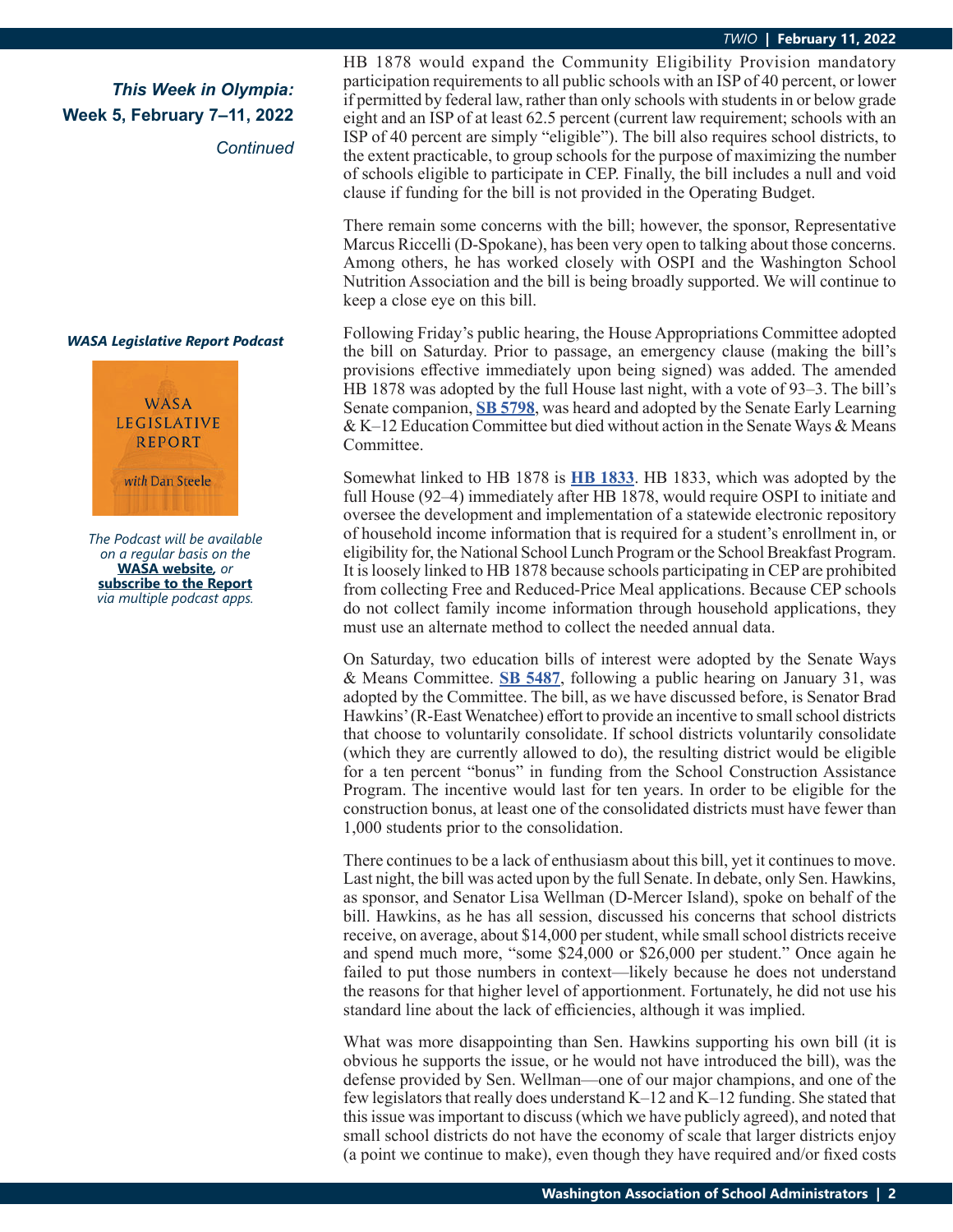*Continued*

to provide a basic education (another point we have made). Then, however, she used those points to note the lack of opportunity some of our small school districts provide and urged her colleagues to support the bill.

While no Senators spoke against the bill in either the Senate Early Learning  $& K-12$ Education Committee or the Senate Ways & Means Committee, there was debate on the Senate Floor. Senator Perry Dozier (R-Waitsburg) expressed his concerns about what consolidation would do to the communities where our small school districts sit. He noted that the school is often "what binds the community together" and the loss of students and/or the loss of schools to another community would be detrimental. Senator Mark Schoesler's (R-Ritzville) comments were even more pointed. First, he expressed his concerns that the bill implies there are no efficiencies in small school districts (in fact, the bill language states the purpose of the bill is to "encourage efficient administration in the delivery of K–12 education…"). He mentioned just a few of the current efforts to efficiently and wisely use state funds, including small districts sharing superintendents or principals and sharing bus maintenance. He also noted small school districts' use of co-op programs to further share costs (and be more efficient). Sen. Schoesler also added one piece of data in support of small school districts: student dropout rates. Evidence has shown that small school districts have little-to-no students dropping out—which saves the state money in the end. He questioned how much the state spends over a person's lifetime because they dropped out of school. Finally, he said this one piece of data proved the value of small school districts and asked his colleagues to reject the bill. Ultimately, the bill was adopted with a vote of 40–9. It now moves to the House for action.

The second education-related bill adopted by the Senate Ways & Means Committee on Saturday was **[SB 5933](https://app.leg.wa.gov/billsummary?BillNumber=5933&Initiative=false&Year=2021)**, which would establish a School Seismic Safety Grant program for school districts for remediation of seismic or tsunami hazards in qualifying buildings. Buildings considered to be qualifying must be located in high seismic hazard areas and must have been built prior to 1998, and must not have received a seismic retrofit to 2005 seismic standards. The original bill would have provided \$500 million in General Obligation bonds to finance the program—and, therefore, would have been subject to a public referendum. Prior to adopting the bill, the bonding provisions (and the proposed funding) were stripped from the bill. We have been told there is a commitment to provide additional funding in the 2022 Supplemental Capital Budget; however, it will obviously be significantly less than the \$500 million originally proposed. SB 5933 was also adopted by the full Senate last night, with a unanimous vote.

#### **Education Priorities Update**

Along with the K–12 issues above, all six of the bills that comprise the "Big Three" issues (staffing allocations; enrollment stabilization; pupil transportation) continue to have positive momentum and have passed through the first two cut-off deadlines. Let's review the progress made through this week.

#### **Staffing Allocations.**

Last week, **[HB 1664](https://app.leg.wa.gov/billsummary?BillNumber=1644&Initiative=false&Year=2021)** was moved out of the House Appropriations Committee. Remember, the original version of this bill would have implemented Superintendent Reykdal's **[budget request](https://www.k12.wa.us/sites/default/files/public/communications/2021docs/P4-Equitable-and-Sufficient-Access-to-Physical-Social-and-Emotional-Support-Staff.pdf)** to fully fund school nurses over three years, along with flexibility to use new allocations for staff within a new category of "Physical, Social, and Emotional Support Staff" (specifically defined as nurses, social workers, psychologists, counselors, classified staff providing student and staff safety, and parent involvement coordinators). **[As adopted](https://app.leg.wa.gov/committeeschedules/Home/Document/238539#toolbar=0&navpanes=0)** by the House Education Committee, the bill was expanded to fund enhanced staffing allocations for Physical, Social, and Emotional Support Staff in Fiscal Year 2023 (that is, the 2022–23 School Year). The updated allocations essentially mirrored SB 5595, which as originally introduced would have implemented Governor Inslee's **[budget request](https://ofm.wa.gov/budget/state-budgets/gov-inslees-proposed-2022-supplemental-budgets)**.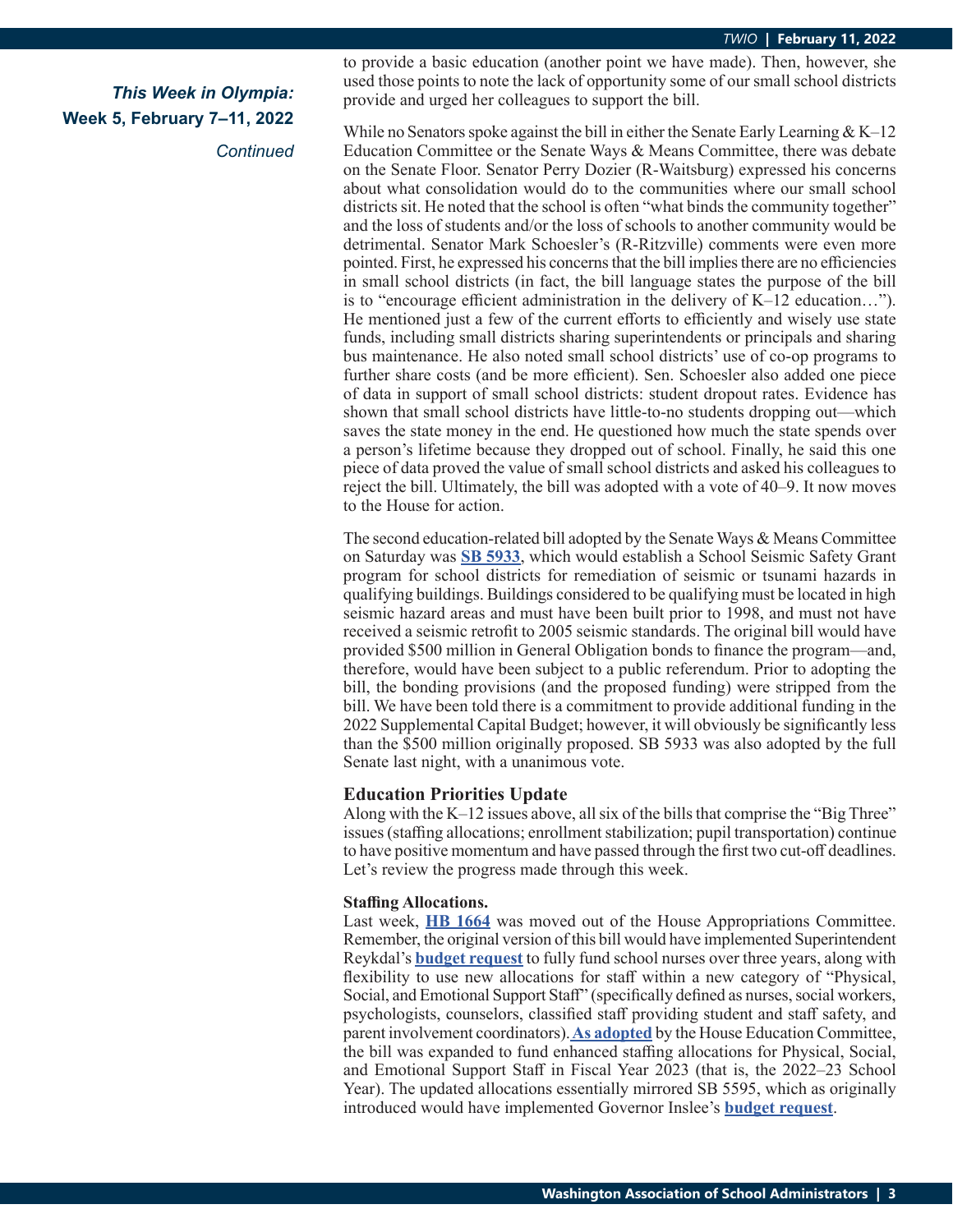Four other key amendments were made in the House Education Committee:

*This Week in Olympia:* **Week 5, February 7–11, 2022**

*Continued*

- 1. Current law defines guidance counselors as serving "a function that includes parent outreach and graduation advising." "Guidance counselors" were renamed as simply "counselors" to ensure they fit within the scope of Physical, Social, and Emotional Support Staff.
- 2. Additional language was added requiring each public school to have "at least one school nurse and one counselor on site, dedicated to serving the students of that public school."
- 3. OSPI is directed to adopt rules that require school districts to prioritize funding allocated for Physical, Social, and Emotional Support Staff who hold a valid Educational Staff Associate certificate appropriate for the provider's role.
- 4. An accountability mechanism was also added, requiring OSPI to submit to the Legislature four biennial reports analyzing the implementation of the allocation provisions, including comparing allocated staffing units to actual staffing levels, trends related to employed staff and contracted staff, and the percentage of staff with a valid Educational Staff Associate certificate.

The amended HB 1664 was heard in the House Appropriations Committee last Tuesday and adopted last Thursday. Three major **[amendments](https://app.leg.wa.gov/committeeschedules/Home/Document/241134#toolbar=0&navpanes=0)** were adopted prior to passage:

- 1. Rather than implementing enhanced staffing allocations in 2022–23, the increases are phased in over three school years (2022–23 to 2024–25).
- 2. While the House Education Committee amendment renaming "guidance counselors" as "counselors" was maintained, the requirement that schools have at least one nurse and one counselor on site was stripped.
- 3. The final amendment was a "null and void" clause, meaning if funding is not provided in the Operating Budget, the bill is void. In the House Appropriations Committee this is standard operating procedure; most bills passing through this gate receive a null and void clause.

Last night, the full House acted on HB 1664. Two amendments were attempted prior to passage. After the "one nurse and one counselor" amendment was eliminated, the sponsor, Representative Jim Walsh (R-Aberdeen), tried two other options. The **[first](https://lawfilesext.leg.wa.gov/biennium/2021-22/Pdf/Amendments/House/1664-S2 AMH WALJ WARG 543.pdf)** would have required school districts with at least 500 students to assign a NURSE to each school. The amendment clarified that if enhanced allocations for Physical, Social, and Emotional Support Staff are not sufficient to fund one nurse per school, then the Operating Budget must provide additional funding sufficient to meet this requirement. The **[second](https://lawfilesext.leg.wa.gov/biennium/2021-22/Pdf/Amendments/House/1664-S2 AMH WALJ WARG 545.pdf)** took the same approach with counselors. It would have required school districts with at least 500 students to assign a COUNSELOR to each school. The amendment clarified that if enhanced allocations for Physical, Social, and Emotional Support Staff are not sufficient to fund one counselor per school, then the Operating Budget must provide additional funding sufficient to meet this requirement.

HB 1664, in the same **[form as approved](https://lawfilesext.leg.wa.gov/biennium/2021-22/Pdf/Bills/House Bills/1664-S2.pdf#page=1)** by the House Appropriations Committee, was adopted with a vote of 73–23 and moves to the Senate.

The Senate version of staffing allocations, **[SB 5595](https://app.leg.wa.gov/billsummary?BillNumber=5595&Initiative=false&Year=2021)**, started through the process with enhanced allocations for "Physical, Social, and Emotional Support Staff" (defined as nurses, social workers, psychologists, counselors, classified staff providing student and staff safety, and parent involvement coordinators); however, it has been adjusted as well. As adopted by the Senate Early Learning & K–12 Education Committee on January 17, **[two changes](https://app.leg.wa.gov/committeeschedules/Home/Document/237592#toolbar=0&navpanes=0)** were made:

1. Similar to HB 1664, "Guidance Counselors" were renamed as "School Counselors" with a clarification that they address "academic, career development, and social and emotional needs" to ensure they fit within the Physical, Social, and Emotional Support Staff category.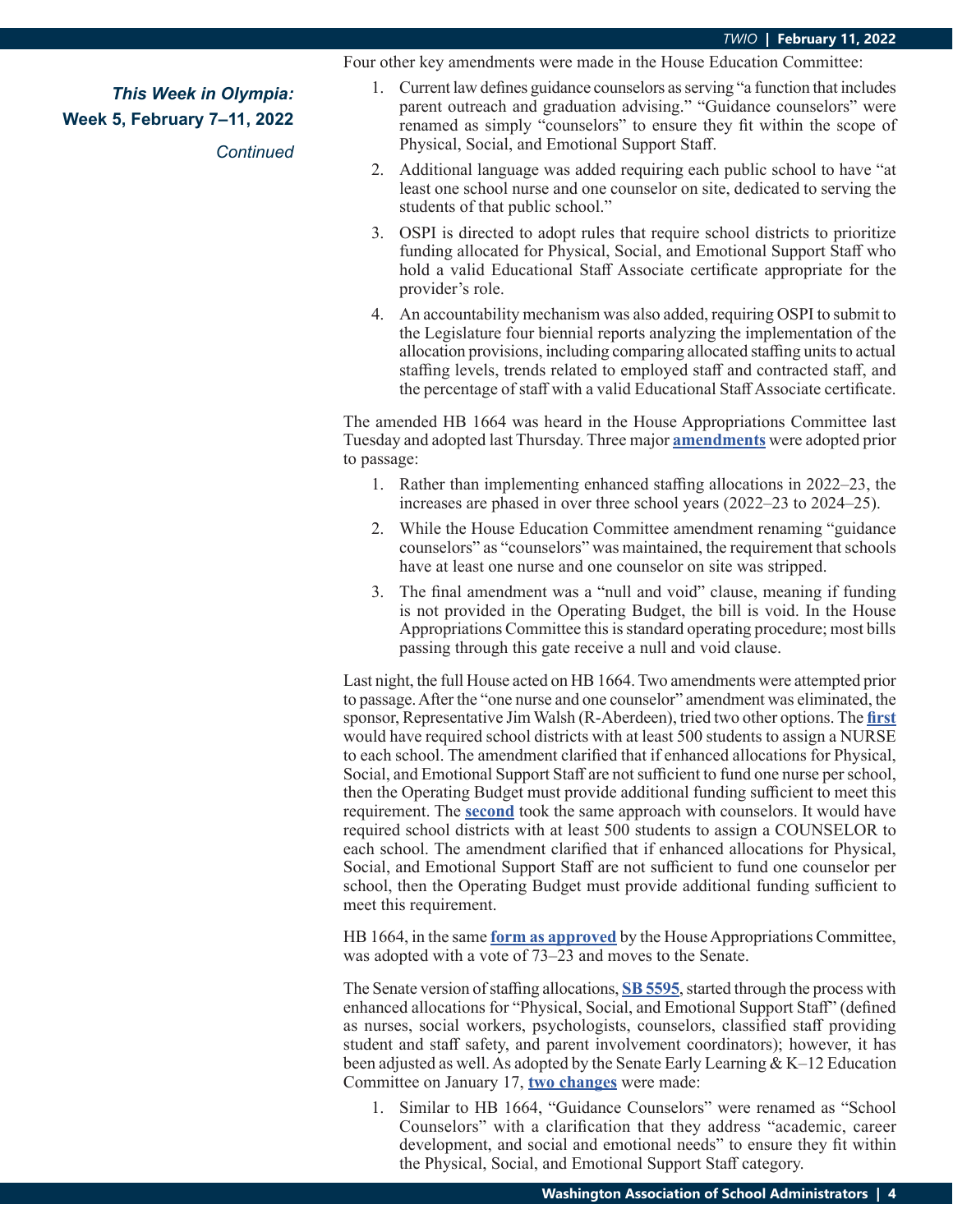*Continued*

2. Understanding that finding the appropriate staff to fully utilize the new allocations, language is adjusted to specifically allow school districts to use new allocations for salaries and benefits of contracted employees to serve as Physical, Social, and Emotional Support Staff.

SB 5595 was heard in the Senate Ways & Means Committee last week and adopted on Monday. One additional amendment was tacked onto the previously amended bill. It adds an **[intent section](https://app.leg.wa.gov/committeeschedules/Home/Document/241977#toolbar=0&navpanes=0)** and specifically notes:

> Therefore, the Legislature intends to provide increased allocations to school districts *exclusively for the use of support staff salaries and benefits*. The Legislature hopes that this enhanced state funding will allow school districts to redirect local levy dollars previously spent on these positions to address learning loss resulting from the COVID-19 pandemic or to hire additional physical, social, and emotional support staff...[emphasis added].

SB 5595 continues to reside in the Senate Rules Committee waiting to be acted upon by the full Senate. It appears that HB 1664 will be the vehicle to move this issue. If so, there is a good chance SB 5595 will not move from the Senate, especially given that HB 1664 has already passed the House and awaits action in the Senate Early Learning & K–12 Education Committee.

#### **Enrollment Stabilization.**

**[SB 5563](https://app.leg.wa.gov/billsummary?BillNumber=5563&Initiative=false&Year=2021)**, providing for enrollment stabilization funding for districts that have continued enrollment declines, continues to progress. As introduced and adopted by the Senate Early Learning & K–12 Education Committee, the bill includes two major provisions. The bill would:

- 1. provide enrollment stabilization funding in the 2021–22 School Year if a school district's combined state revenue generated in the 2021–22 School Year is less than what its combined state revenue would be using 2019–20 enrollment amounts; and
- 2. allow the use of 2019–20 enrollment values (rather than "prior year") to calculate levy limits in the 2023 and 2024 Calendar Years and to calculate Local Effort Assistance (LEA) in the 2022 and 2023 Calendar Years.

We are pleased this bill (and **[HB 1590](https://app.leg.wa.gov/billsummary?BillNumber=1590&Initiative=false&Year=2021)**) continues to move; however, it is important to remember that the bill's first provision will likely go away (see below) and the conversation will shift to a budget decision. The second provision dealing with levy lids and LEA calculations, however, cannot be addressed in the budget and must have legislation that amends current statutes.

Last week, SB 5563 was heard in the Senate Ways & Means Committee and was adopted on Monday. Prior to passage, the bill was **[amended](https://app.leg.wa.gov/committeeschedules/Home/Document/241972#toolbar=0&navpanes=0)** in three ways:

- 1. Enrollment stabilization funding would provide 50 percent of a district's enrollment decline, rather than completely backfilling losses. For the last couple of weeks, we have been hearing that budget-writers are concerned about providing a second round (on top of funding last year) of enrollment stabilization funding and there was the likelihood that we would not receive a full allotment. This 50 percent backfill can still be adjusted; however, it provides a clue about what budget-writers are thinking as their behindthe-scenes budget conversations have already begun.
- 2. Provisions to maintain levy capacity is limited to the 2023 Calendar Year, rather than the original two year support, 2023 and 2024 Calendar Years.
- 3. The bill's **[intent section](https://app.leg.wa.gov/committeeschedules/Home/Document/242015#toolbar=0&navpanes=0)** was revised to specifically clarify the Legislature's intent that enrollment stabilization funding will not be provided in the future.

Many legislators reject the notion that school districts are experiencing a short-term dip in enrollment due to the ongoing pandemic and believe the current enrollment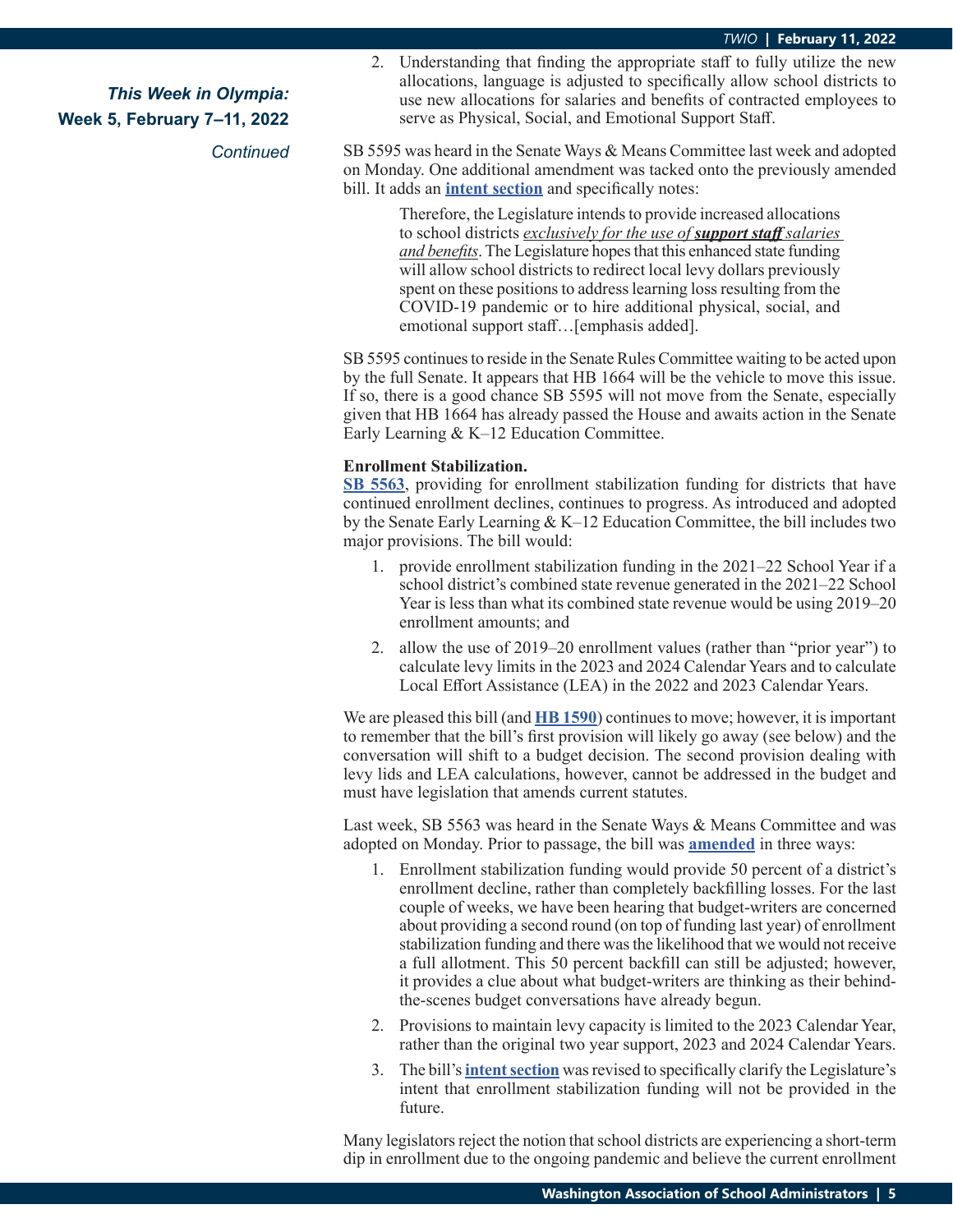*This Week in Olympia:* **Week 5, February 7–11, 2022**

*Continued*

decline is a trend. Opposing legislators complain about funding "ghost" students and argue that school districts need to reset their budgets and staffing to a new reality. Unfortunately, even if this is true, resetting budgets and staffing mid-year is complex. Districts relied on state caseload forecasts and legislative appropriations in adopting budgets and staffing plans. Districts are locked into staffing contracts and cannot lay teachers off mid-year. If expected apportionment payments are not made, programs will have to be reduced—further negatively impacting students.

SB 5563 is in the Senate Rules Committee awaiting action by the full Senate.

**[HB 1590](https://app.leg.wa.gov/billsummary?BillNumber=1590&Initiative=false&Year=2021)**, the House companion to SB 5563, laid dormant in the House Appropriations Committee until it was added late to Saturday's public hearing agenda. Following the hearing, the bill was quickly adopted by the Committee on Monday. Prior to being adopted, however, the bill received a **[major revision](https://app.leg.wa.gov/committeeschedules/Home/Document/242034#toolbar=0&navpanes=0)**. Section 2 of the bill was completely stripped out of the bill. Section 2 is the section which contained the language providing enrollment stabilization funding. As noted above (and in previous *TWIO's*), this action was expected. Similar to last year's enrollment stabilization bill (**[HB 1476](https://app.leg.wa.gov/billsummary?BillNumber=1472&Initiative=false&Year=2019)**), the strategy was to introduce the language in order for the issue to be heard publicly—and used as a vehicle to discuss the issue with legislators—then move the discussion to the budget. So, again, do not panic; this was expected. Legislators, however, must still be contacted to ensure the issue sticks in the budget.

It is important to remember as well that the other major provisions—regarding levy capacity and LEA calculations—remain alive with the bill as it moves. The Committee also tacked on its traditional "**[null and void](https://app.leg.wa.gov/committeeschedules/Home/Document/241984#toolbar=0&navpanes=0)**" clause before ultimately adopting the bill.

HB 1590 has been added to the House Floor Calendar and awaits action by the full House.

It should be noted that it is understood that the enrollment stabilization funding contemplated by SB 5563/HB 1590—or in the 2022 Supplemental Operating Budget—will not assist every district. About 230 of our 295 districts however continue to have declines in enrollment and this funding will keep them afloat for the remainder of the school year. See the estimated breakdown of enrollment stabilization **[funding by district](https://wasa-oly.org/WASA/images/WASA/4.0%20Government%20Relations/4.4.1%20This%20Week%20In%20Olympia%20-%20TWIO/Download_Files/TWIO%202022/SSB%205563%20enrollment%20stabilization_waysandmeans.xlsx)**.

Last year, in addition to the enrollment stabilization funding, the Legislature provided additional funding to ensure school districts received at least \$500 per pupil for COVID relief, when combined with federal relief funds (ESSER I, II, and III). There is a growing conversation about providing supplemental funds, again, potentially at \$1,500 per pupil. We will get a clearer picture about how real this may be when we see legislative budget proposals in a week or two.

#### **Pupil Transportation.**

A long-time priority of the education community is finally getting some traction. The current funding formula for pupil transportation (STARS) simply does not work for most districts. This past summer, most of the education associations included a pupil transportation fix on our legislative platforms. Bills were introduced and they have momentum; however, the hoped-for success this year is just an initial step in a longer journey. This first step will put us on the path to fully updating the current STARS model, so funding is predictable, transparent, and adequate.

**[HB 1808](https://app.leg.wa.gov/billsummary?BillNumber=1808&Initiative=false&Year=2021)** is far ahead of any of our other priority bills. It passed out of the House Appropriations Committee three weeks ago and was adopted by the full House ten days ago. The bill requires school districts to report transportation expenditures for transporting our most vulnerable students, including students that are homeless, in foster care, or are receiving special education. OSPI, in turn, is required to reimburse 100 percent of school district costs for transporting these special passengers. If special passenger costs exceed 105 percent of the state average cost per special passenger, it triggers a required review from the State Auditor's Office. Finally,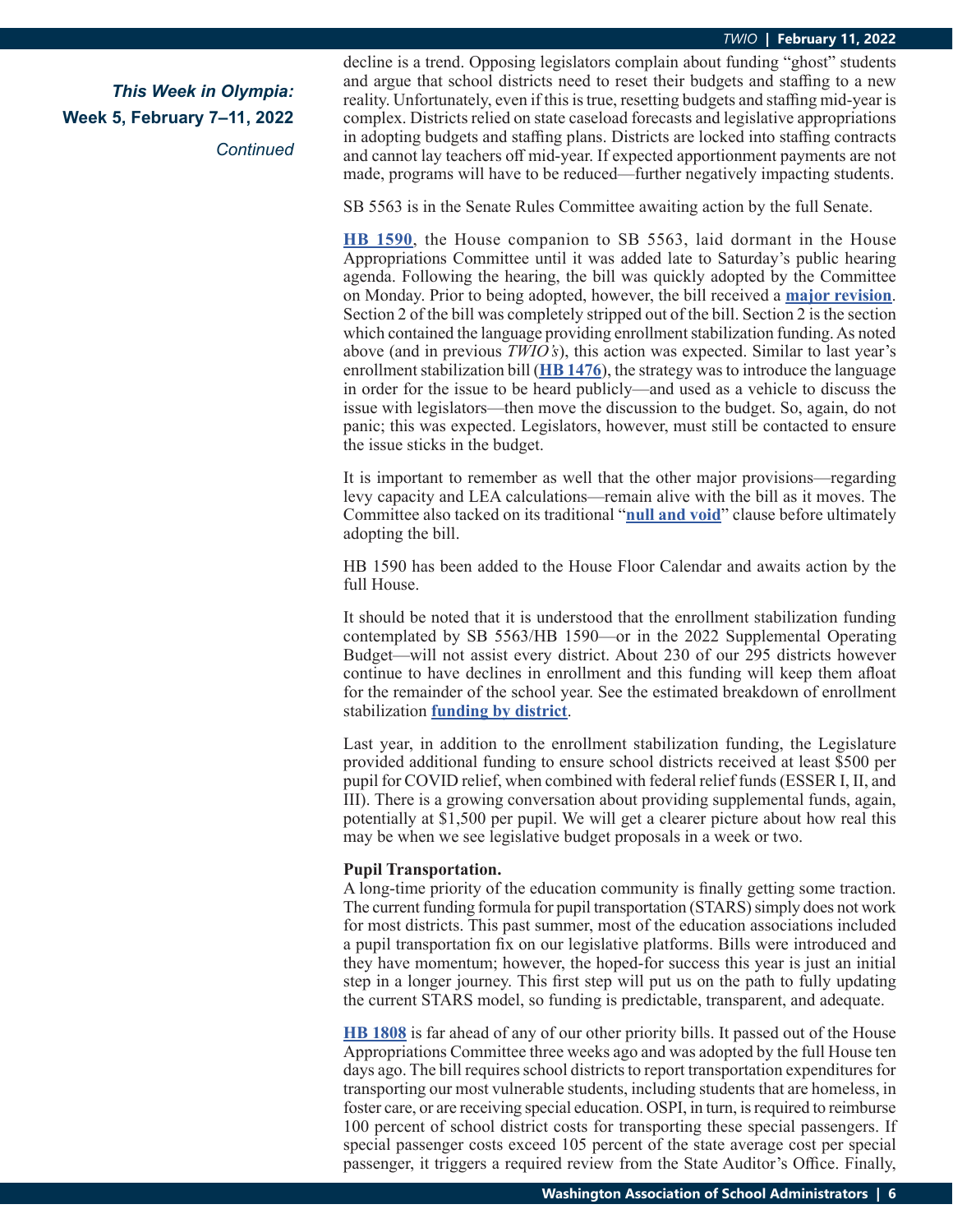*Continued*

OSPI is required to provide to the Legislature an analysis of school districts' transportation costs and allocations.

As noted, HB 1808 passed out of the full House on February 2, with a 95–1 vote. It awaits action in the Senate Early Learning & K–12 Education Committee.

The Senate version of the bill, **[SB 5581](https://app.leg.wa.gov/billsummary?BillNumber=5581&Initiative=false&Year=2021)**, is not an identical companion; however, the core pieces of the bill are substantially similar. The bill was heard last week in the Senate Ways & Means Committee and was adopted on Monday. Prior to passing the bill, the Committee made two changes. There were growing concerns that the new reporting requirements and the audit requirements could be burdensome to small school districts, so amendments were provided to address those concerns. These are the two changes:

- 1. The **[reporting requirements](https://app.leg.wa.gov/committeeschedules/Home/Document/241982#toolbar=0&navpanes=0)** are clarified and OSPI is required to implement rules that streamline reporting for small school districts.
- 2. The bill's **[audit requirements](https://app.leg.wa.gov/committeeschedules/Home/Document/241981#toolbar=0&navpanes=0)** are also clarified that audits will be triggered if a school district's reimbursement exceeds an average per pupil amount in similarly geographically sized school districts.

SB 5581, as adopted by the Senate Ways & Means Committee, passed by the full Senate last night with a unanimous vote. It now heads to the House. It was originally understood that the House bill would be the vehicle for this issue; however, now that both bills have moved to their opposite house it is unclear if that will still hold.

#### **Other issues**

#### **Simple Majority—Bonds.**

Last week, we discussed **HJR 4200**/**[HB 1226](https://app.leg.wa.gov/billsummary?BillNumber=4200&Year=2021&Initiative=false)**, authorizing the simple majority approval of school district bonds. In the last House Education Committee before the policy committee cut-off, HJR 4200 (constitutional amendment) and HB 1226 (implementation bill) were adopted by the Committee. We noted that the issue was quickly scheduled for a public hearing and executive action on Monday in the House Capital Budget Committee.

As planned, HJR 4200/HB 1226 were heard on Monday morning; however, the issue was never moved to an executive session. As a constitutional amendment, HJR 4200 needed a 2/3rds approval by both houses, and it was clear there would be rough waters ahead (with a likely failure to reach the necessary 66 votes in the House); however, we had hoped to be able to keep the conversation alive for a while longer. Failing to move out of the House Capital Budget Committee by Monday's cut-off, the bill(s) is presumed dead. As always, bills can be revived, but this isn't a candidate for resuscitation. We will be back in 2023.

#### **Prejudgment Interest.**

**[SB 5155](https://app.leg.wa.gov/billsummary?BillNumber=5155&Initiative=false&Year=2021)** would have interest on judgments begin to accrue from the date on which the cause of action occurred, rather than from the date a verdict is handed down. The original version of the bill would have made this change for individuals, entities, and public agencies—including school districts. Prior to passing the Senate, the bill was amended to remove public agencies from the bill. If the bill were to pass in its current form, we would be fine. Unfortunately, there is an effort to reintroduce public agencies to the bill, so we continue to be active in the discussion.

The bill has been scheduled for a public hearing in the **House Civil Rights & Judiciary Committee on Wednesday, February 16**. This is one of those issues that needs some strong testimony and/or contacts with your local legislators. (For specific details and some talking points, see the **[January 28 issue of](https://wasa-oly.org/WASA/images/WASA/4.0 Government Relations/4.4.1 This Week In Olympia - TWIO/Download_Files/TWIO 2022/Week 3 TWIO.pdf)** *TWIO* page 3.) As we have discussed before, you can sign up to simply state your position on a bill in Committee; however, this one is a bit trickier. As noted, in the bill's current form, we don't really have a position on the bill and only stating your position could be confusing: do you sign in "con," even though the current bill doesn't impact K–12? Or do you sign in "pro," even though the bill could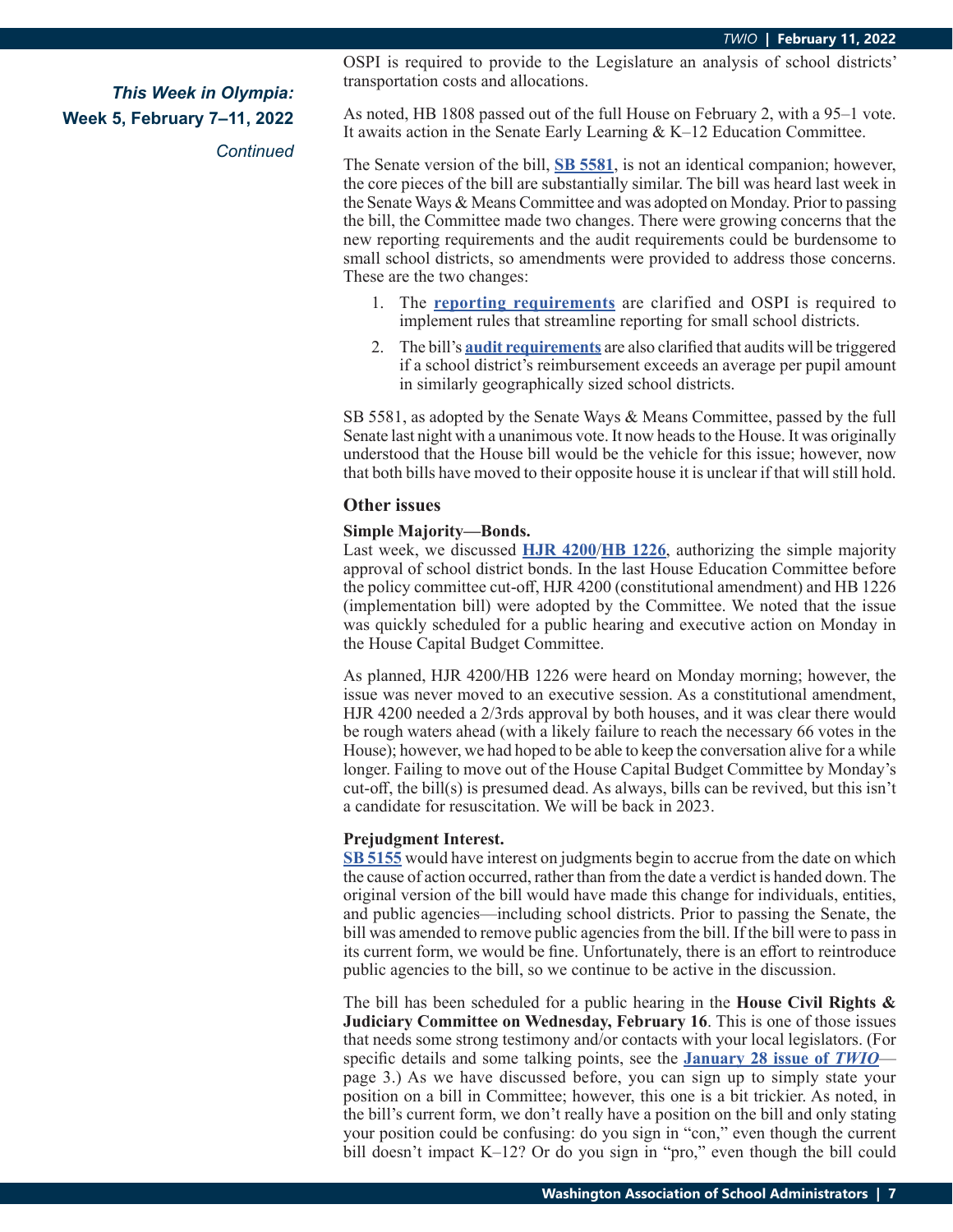*Continued*

be amended again to re-add school districts? Then you would be on record as supporting the bill. For this bill, we would encourage you to sign in to testify—or you can take the easy route and provide written comments. The message can be short and simple. For example, "I am concerned about the potential negative impacts of the prejudgment provisions in SB 5155; however, in its current form, I am neutral on the bill. If you move the bill, I encourage you to continue to exclude public agencies—in particular, school districts—from the SB 5155." You can probably be more eloquent than that, but hopefully you understand the message.

## **Budget Update**

#### **Operating Budget.**

As we have noted previously, the Economic & Revenue Forecast Council will release its first quarterly updated revenue forecast on **[Wednesday, February 16](https://erfc.wa.gov/sites/default/files/public/documents/meetings/02.16.22 Revenue Review Zoom information.pdf)**. Given the news from the February 3 **[Economic Review](https://erfc.wa.gov/sites/default/files/public/documents/meetings/ec20220203.pdf)** and continued positive (above forecast) monthly revenue collections, the revenue forecast is expected to reveal even more resources for the Legislature as they craft a 2022 Supplemental Operating Budget. The release of the revenue update is usually the trigger for legislative budget proposals. We have heard legislators may unveil initial proposals as early as Thursday, February 17 (the day after the forecast) and as late as Monday or Tuesday, February 21 or 22. Regardless of the release date, it will certainly be soon—and we will provide details as quickly as we can.

The House and Senate alternate each biennium as the body to initiate the budget process. This biennium it is the Senate's turn to go first; however, as we have discussed before, last year tradition went out the window: the Senate and House released Transportation Budgets at the same time; the House jumped in front of the Senate in releasing a Capital Construction Budget; and the Senate's Operating Budget was released first—although the House released its Operating Budget the same day, just a few hours after the Senate release. Regardless of which body starts the process, proposals will be released soon.

#### **Transportation Budget.**

Normally, the Transportation Budget does not directly impact K–12 education, apart from some safe routes to schools money; however, the discussion of a Transportation Budget can certainly have a major indirect impact. This year's package appears to have a greater direct impact than we usually see—and a much greater indirect impact, as well.

First, remember that the 2021 Legislature was unable to come to terms on a full 2021–23 Transportation Budget. Instead, they adopted a "bare-bones" or "skinny" budget, which did not include a revenue package to provide for a more robust budget. Transportation budget-writers continued to discuss a full transportationand-revenue package throughout the interim. A package never came together and even if they made progress, an unexpected wrench was thrown in the works. Then-Senator Steve Hobbs, Chair of the Senate Transportation Committee, and the Transportation Budget lead for the Senate Democrats, resigned his seat when he was tapped by Governor Inslee to replace outgoing Secretary of State Kim Wyman.

House and Senate Democrats were finally able to cobble together a full transportation package and released it earlier this week, as **[SB 5974](https://app.leg.wa.gov/billsummary?BillNumber=5974&Initiative=false&Year=2021)**/**[HB 2119](https://app.leg.wa.gov/billsummary?BillNumber=2119&Initiative=false&Year=2021)** and **[SB 5975](https://app.leg.wa.gov/billsummary?BillNumber=5975&Initiative=false&Year=2021)**/**[HB 2118](https://app.leg.wa.gov/billsummary?BillNumber=2118&Initiative=false&Year=2021)**. It is a \$16.8 billion, 16-year, broad-ranging proposal, which includes a necessary revenue package. In terms of revenue, \$5.4 billion comes from carbon taxes on refineries; \$3.4 billion comes from the federal Infrastructure and Jobs Act, adopted by Congress in November; \$2.0 billion from a six-cent gas tax on fuel exported to states with lower gas tax rates than Washington; \$2.4 billion in various fees (license plates, enhanced driver's licenses, dealer permits, etc); and almost \$1.0 billion in existing bond authority.

If you do the math, you will see a multi-billion gap between the total spending and the proposed revenues. That gap is filled with \$2.0 billion from the state's General Fund and another \$400 million in sales and use tax revenues on new transportation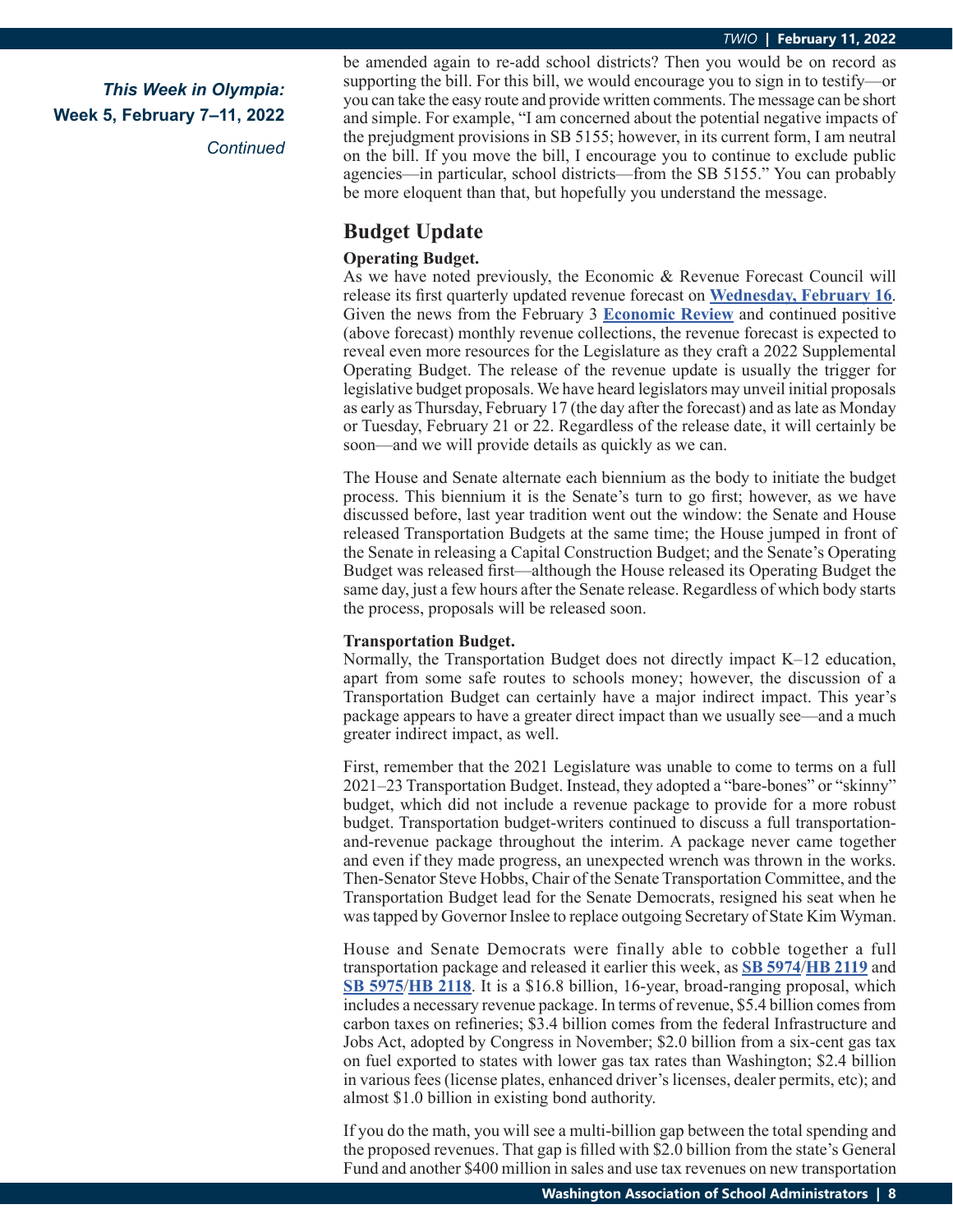## *This Week in Olympia:* **Week 5, February 7–11, 2022**

*Continued*

projects—funding that normally would be deposited in the state's General Fund. Another General Fund loss comes from a sales tax on electric vehicle fuel cells. Currently, funds from the electric vehicle account must be used to backfill the loss of this revenue to the General Fund; the transportation package eliminates this backfill, costing the General Fund \$80.0 million. The \$2.0 billion is one-time funding, while the \$400 million loss to the General Fund would be approximately \$31 million a year from Fiscal Year 2026 to Fiscal Year 2038.

Even if you remove \$2.0 billion from the General Fund, there is still a substantial "surplus." Unfortunately, the competition for that surplus is fierce and deducting \$2.0 billion from the pie will have a huge impact. It is unknown what kind of changes in Operating Budget decision-making will occur. What if, for example, budget-writers had planned on saving \$3.0 billion of their available revenues? Does the \$2.0 billion transfer alter their plans and they save only \$1.0 billion—or will that number remain firm, while the \$2.0 billion comes from proposed spending? Regardless, every dollar that leaves the General Fund is one less dollar we can't access—and \$2.0 billion is a major loss, even given a \$60.0 billion overall budget.

Miscellaneous education-related items in the proposed Transportation package:

- \$290.0 million—New safe routes to schools grants.
- **●** \$216.0 million—A statewide school-based bicycle education grant program, supporting two programs: an elementary and middle school program; and a junior high and high school aged youth program to develop the skills and street safety knowledge to be more confident bicyclists for transportation and/or recreation.
	- o Partner schools in the elementary and middle school program would receive in-school bike and pedestrian safety education curriculum, materials, equipment guidance and consultation, and physical education teacher trainings. Selected school districts would receive and maintain a fleet of bicycles for the youth in the program.
	- o Partner organizations (including schools, community-based organizations, housing authorities) in the junior high/high school program would receive education curriculum, materials, equipment guidance and consultation, and initial instructor/volunteer training, as well as ongoing support.
- School speed zone cameras would be expanded to include "school walk" areas."
- **●** A new Interagency Electric Vehicle Coordinating Council would be created to, among other things, develop a statewide transportation electrification strategy to ensure market and infrastructure readiness for all new vehicle sales. An OSPI representative would have a seat on the Council.

# **AEA**

#### By Mitch Denning

With the fiscal deadline passing on Monday, AEA watched our priority bills move to floor action.

**[2SSB 5595](https://app.leg.wa.gov/billsummary?BillNumber=5595&Initiative=false&Year=2021)**, **prototypical school formulas for physical, social, and emotional support**, is an AEA priority as this funding formula needs to be updated. This bill would begin to update the formulas, starting with physical, social, and emotional support staff. At time of this writing, it remains in the Senate Rules Committee.

**[SB 5933](https://app.leg.wa.gov/billsummary?BillNumber=5933&Initiative=false&Year=2021), school safety seismic grant program**, calls for OSPI to issue grants to qualifying schools to improve their structures to withstand both earthquakes and tsunamis. Originally it was called for \$500 million outside of the debt limit and decided by the people next November. That language was replaced in the Senate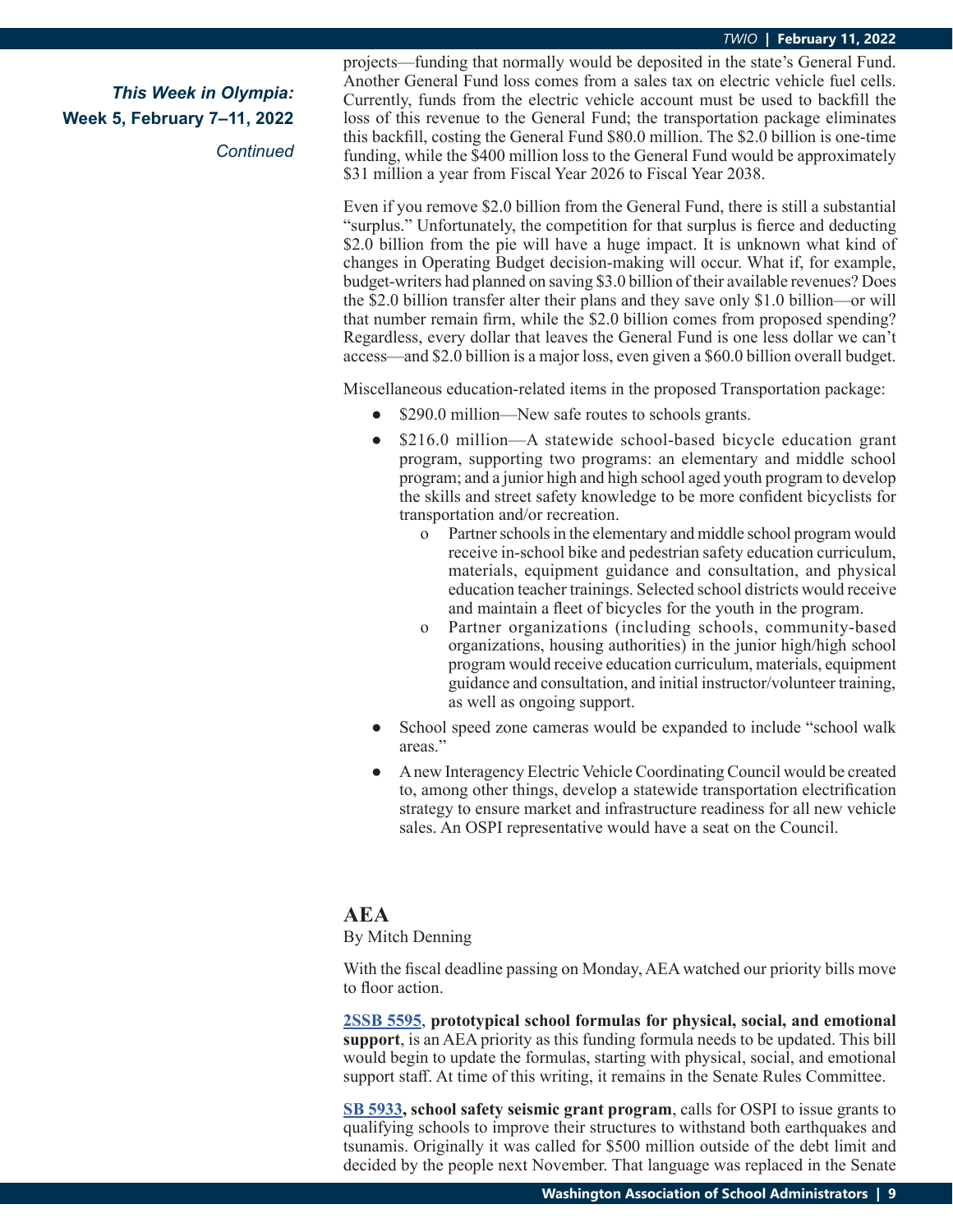*Continued*

Ways & Means Committee on February 4, and now the bill would be funded in the 2022–23 Supplemental Capital Budget. On Wednesday, it passed 49–0 out of the Senate, and now goes to the House.

On Thursday, the Senate passed by a vote of 49–0, **[SSB 5581](https://app.leg.wa.gov/billsummary?BillNumber=5581&Initiative=false&Year=2021), pupil transportation allocations**, provides funding the pupil transportation for special education, homeless, and foster care students.

Also, on Thursday, the House passed by a vote of 93–3, **[SHB 1878](https://app.leg.wa.gov/billsummary?BillNumber=1878&Initiative=false&Year=2021), increasing public school participation in the Community Eligibility Provision (CEP),** a USDA program that allows qualifying low-income students to eat school meals for free. The bill's fiscal note calls for a \$21.5 million annual allocation through OSPI to school districts, as the latter needs to be kept financially whole. In addition, Rep. Pat Sullivan sponsored an amendment in the House Appropriations Committee that inserts an emergency clause in the bill. This amendment will ensure qualifying districts have sufficient time to join the CEP program for SY 2022–23 by USDA's June 30 deadline.

In addition, on Thursday, the House passed **[HB 1833](https://app.leg.wa.gov/billsummary?BillNumber=1833&Initiative=false&Year=2021), electronic meal application for free/reduced lunch students**, by a vote of 93–3. WSNA has been working with Rep. Berg on this bill during the interim, and, if passed by the Legislature, will streamline this meal application process.

Finally on Thursday, the House passed by a vote of 73–23, **[2SHB 1664](https://app.leg.wa.gov/billsummary?BillNumber=1664&Initiative=false&Year=2021)**, a similar bill to 2SSB 5595. This bill would begin to update the prototypical school funding formulas, starting with physical, social, and emotional support staff. Such support is especially necessary as schools transition to full-time in-person instruction.

### **Pensions/Health Benefits**

By Fred Yancey – The Nexus Group

#### **Health, Pension, and Other Benefit Issues**

*"I love argument, I love debate. I don't expect anyone just to sit there and agree with me, that's not their job."* 

Margaret Thatcher

Each chamber is now engaged in floor sessions deciding the fate of various bills. Committee action is at a minimum. The next critical deadline is February 15 when bills need to be out of their house of origin and committee hearings restart.

As an annual reminder, no bill is ever 'dead' until Sine Die, and any bill deemed 'necessary to implement the budget' (NTIB) remains alive until the bitter end.

Below is a brief report on selected bills that are still 'alive' noting the caveat above. Because of the speed as legislators race to meet cut-off dates, the irregularly scheduled floor actions, and the deadline of this report, the status of some bills may change.

Just an FYI. A reminder that many bills sitting in Rules' Committees and/or on the floor calendars of each chamber never move beyond those positions and they 'die'.

## **Retirement Related Proposals**

**E[SHB 1699](https://app.leg.wa.gov/billsummary?BillNumber=1699&Initiative=false&Year=2021)**: Permitting individuals retired from the Public Employees' Retirement System, the Teachers' Retirement System, and the School Employees' Retirement System additional opportunities to work for a school district for up to 1,040 hours per school year while in receipt of pension benefits until July 1, 2025. An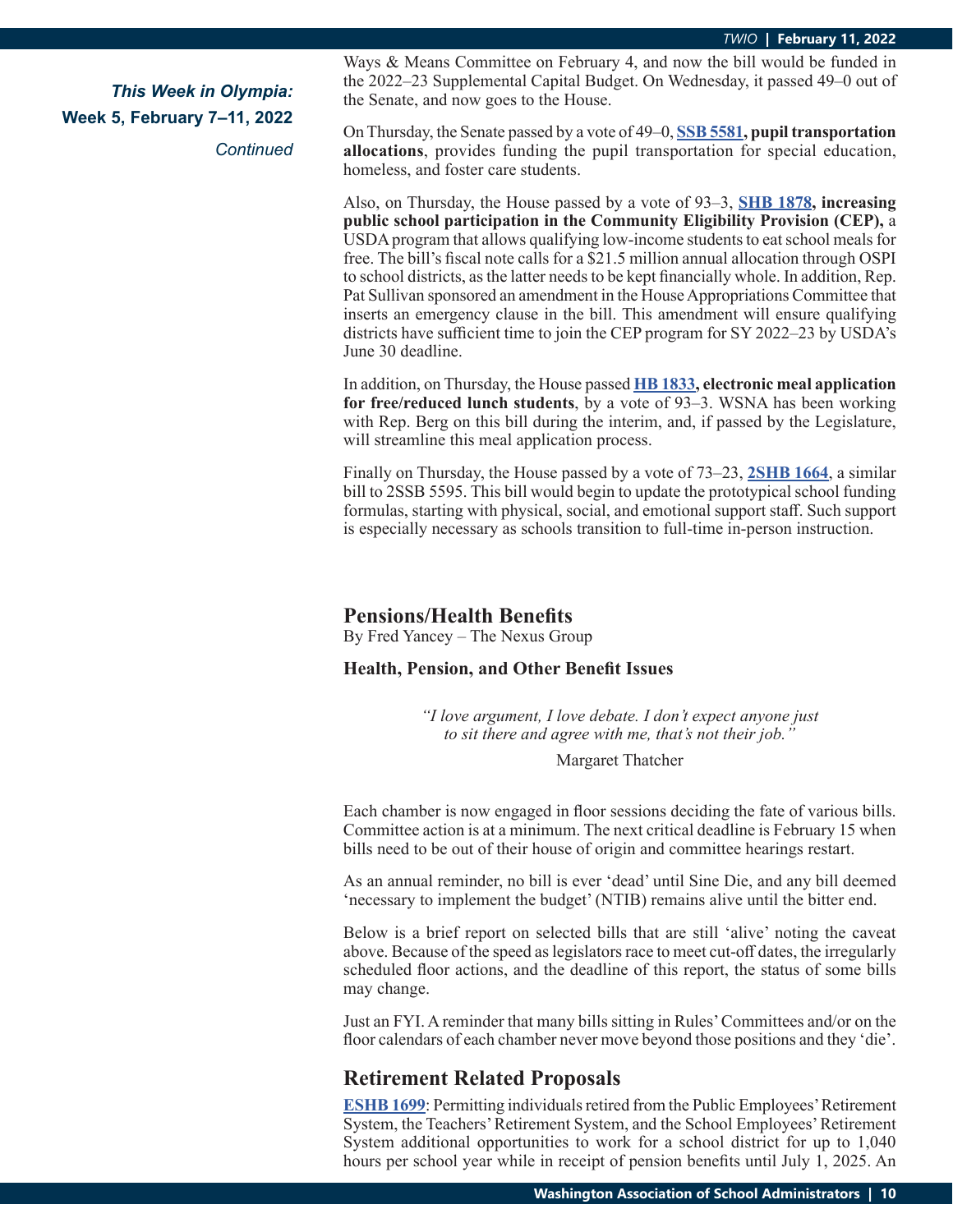*Continued*

emergency clause was added and the bill was amended on the floor that adds that retirees that retired from service before January 1, 2022, and that work for a school district with fewer than 2,000 students may continue to receive pension payments for up to 1,040 hours per school year until July 1, 2025, if employed as a district superintendent or an in-school administrator.

\*\*\**Comment*: This bill as amended passed the House 93/3/2 and was moved to the Senate Ways & Means Committee for scheduling for a public hearing.

**[HB 1721](https://app.leg.wa.gov/billsummary?BillNumber=1721&Initiative=false&Year=2021)/[SB 5676](https://app.leg.wa.gov/billsummary?BillNumber=5676&Initiative=false&Year=2021)**: Providing a benefit increase to certain retirees of the Public Employees' Retirement System Plan 1 and the Teachers' Retirement System Plan 1.

Summary: This bill would provide a three percent increase not to exceed \$110/ month for TRS1/PERS1 Plan retirees.

*Comment*: Although this bill is on the floor calendar, it appears that SB 5676 below will be the vehicle for further action.

**[SB 5676](https://app.leg.wa.gov/billsummary?BillNumber=5676&Initiative=false&Year=2021)/[HB 1721](https://app.leg.wa.gov/billsummary?BillNumber=1721&Initiative=false&Year=2021)**: Providing a benefit increase to certain retirees of the Public Employees' Retirement System Plan 1 and the Teachers' Retirement System Plan 1.

*Summary*: SB 5676 was passed by the Senate 47/0/2 and has been sent to the House Appropriations Committee awaiting scheduling.

**[EHB 1752](https://app.leg.wa.gov/billsummary?BillNumber=1752&Initiative=false&Year=2021)**: Adding a Roth option to deferred compensation plans.

*Comment*: Passed the House 96/0 and has been sent to the Senate Ways & Means Committee for scheduling. It contains a 'null and void' provision subject to funding in the budget.

**[HB 1804](https://app.leg.wa.gov/billsummary?BillNumber=1804&Year=2021&Initiative=false)**: Concerning interruptive military service credit for members of the state retirement systems.

*Comment*: This bill expands the definition of veteran for purposes of veterans' benefits in state pension systems, legal assistance, scoring criteria on civil service exams, and other programs, to include members that were awarded an expeditionary medal. It passed the House 96/0 and has been sent to the Senate Ways & Means Committee for scheduling.

## **Potential Fiscal (\$\$) Impact (Often, Unfunded) to Districts**

**[HB 1486](https://app.leg.wa.gov/billsummary?BillNumber=1486&Initiative=false&Year=2021)**: Concerning qualifications for unemployment insurance when an individual voluntarily leaves work.

*Comment*: The Rules Committee was relieved of further consideration and this bill was moved to the floor calendar awaiting action.

**[HB 1613](https://app.leg.wa.gov/billsummary?BillNumber=1613&Initiative=false&Year=2021)**: Concerning shared reporting responsibilities for both the paid family and medical leave and the long-term services and supports trust programs to clarify that information collected from employer reports shall remain private.

*Comment:* This bill passed the House 86/9 and was sent to the Senate.

**[HB 1617](https://app.leg.wa.gov/billsummary?BillNumber=1617&Initiative=false&Year=2021)**: Aligning state and school holidays. The Legislature intends to clarify that Juneteenth, like all other state legal holidays, is a school holiday on which school may not be taught.

*Comment*: This bill passed the House 88/8/2 and is scheduled for a public hearing on February 16 before the Senate Education Committee.

**[SHB 1644](https://app.leg.wa.gov/billsummary?BillNumber=1644&Initiative=false&Year=2021)**: Expands allowable uses of school districts' transportation vehicle funds to include purchase, installation, and repair of vehicle charging stations and other zero-emission fueling stations, and feasibility studies to transition to electric or zero-emission vehicles for pupil transportation.

*Comment*: This bill passed the House 88/8 and has been sent to the Senate Ways & Means Committee.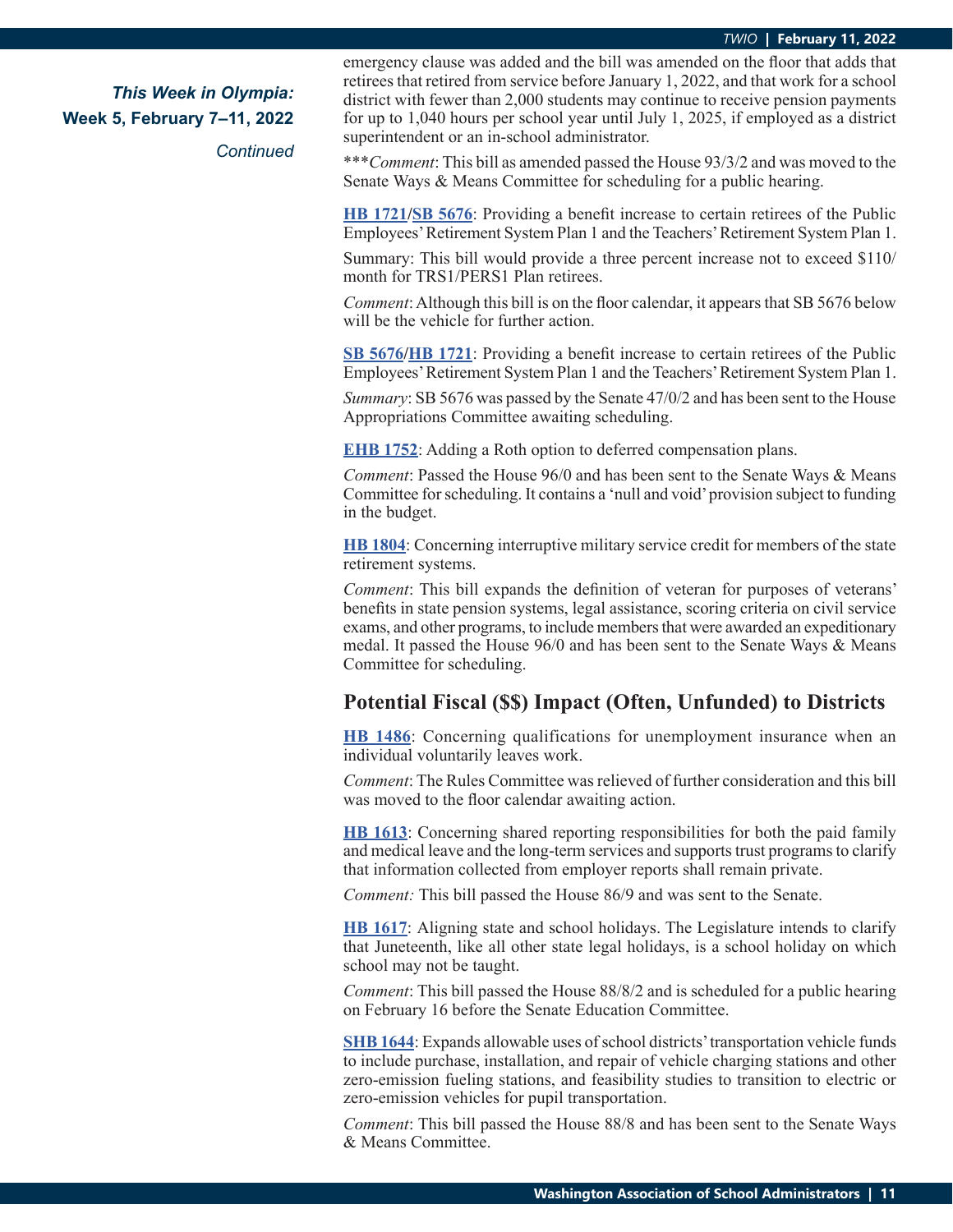*Continued*

**S[HB 1732](https://app.leg.wa.gov/billsummary?BillNumber=1732&Initiative=false&Year=2021)**: This bill delays the start date for the premium assessments under the Long-Term Services and Supports Trust Program (LTSS Trust Program) from January 1, 2022, to July 1, 2023. Delays the date benefits become available under the LTSS Trust Program from January 1, 2025, to July 1, 2026. Allows individuals born before January 1, 1968, who do not meet the LTSS Trust Program's vesting requirements, to receive partial benefits based on the number of years of premium payments. Requires employers to refund employees any LTSS Trust premiums collected before July 1, 2023.

*Comment*: This bill has been signed by the governor, effective January 27, 2022.

**E[SHB 1733](https://app.leg.wa.gov/billsummary?BillNumber=1733&Initiative=false&Year=2021)**: Establishing voluntary exemptions to the long-term services and supports trust program for certain populations. This bill establishes exemptions from the payment of premiums under the Long-Term Services and Supports Trust Program for certain veterans, spouses and registered domestic partners of military service members, nonimmigrant temporary workers, and employees who work in Washington and maintain a primary residence outside of Washington.

*Comment*: This bill has passed both houses and was signed by the governor, effective June 9, 2022.

**S[HB 1759](https://app.leg.wa.gov/billsummary?BillNumber=1759&Initiative=false&Year=2021)**: Requiring school districts and other public education entities to make information from the department of health about substance use trends, overdose symptoms and response, and the secure storage of prescription drugs, over-thecounter medications, and firearms and ammunition, available through their websites and other communication resources.

*Comment*: This bill passed the House 66/30 and has been sent to Senate Education Committee for scheduling.

**S[HB 1763](https://app.leg.wa.gov/billsummary?BillNumber=1763&Initiative=false&Year=2021)**: Concerning injured workers' rights during independent medical examinations. This bill allows an injured worker to make an audio and video recording of an independent medical examination (IME), and to have one person of the worker's choosing present during the examination.

*Comment*: This bill is in the House Rules Committee.

**[ESHB 1795](https://app.leg.wa.gov/billsummary?BillNumber=1795&Initiative=false&Year=2021)**: Makes void and unenforceable provisions in agreements between an employer and employee that prohibit the disclosure of conduct that is illegal discrimination, harassment, retaliation, a wage and hour violation, or sexual assault, or that is against a clear mandate of public policy, occurring in the workplace.

*Comment*: This bill passed the House 56/40 and was moved to Senate Labor Committee for scheduling.

**[HB 1803](https://app.leg.wa.gov/billsummary?BillNumber=1803&Initiative=false&Year=2021)**: Directs the Office of the Superintendent of Public Instruction, beginning with the 2022–23 school year, to annually distribute legislatively appropriated funds to each school district in an amount equaling \$3,000 for each member of the school district board of directors (*Subject to the availability of amounts appropriated for this specific purpose*). Increases the maximum daily compensation that school directors may receive from \$50 to \$100, and the annual compensation limit from \$4,800 to \$7,800. Allows school directors to receive reimbursement for childcare costs associated with attending meetings. Directs the Department of Commerce to complete an examination of actual and potential school director compensation with a report.

*Comment*: This bill is in the House Rules Committee.

**[2SHB 1810](https://app.leg.wa.gov/billsummary?BillNumber=1810&Initiative=false&Year=2021)**: Requires original manufacturers of digital electronic products sold on or after January 1, 2023, to make certain documentation, parts, and tools available to owners and independent repair providers on fair and reasonable terms.

*Comments*: School districts testified that this could aid them in doing self-repairs and saving money. The bill passed the House Appropriations Committee and has been moved to the House Rules Committee.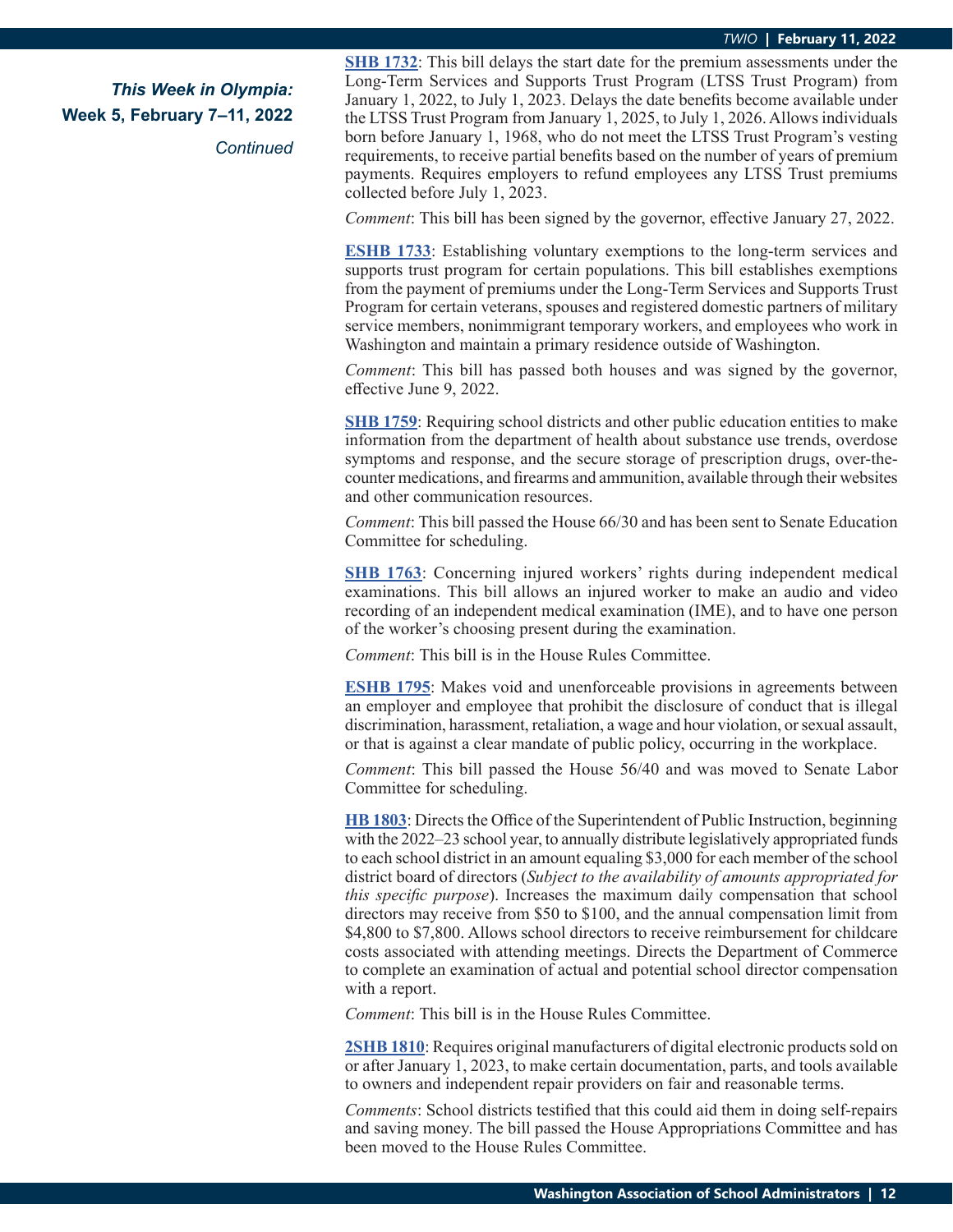*Continued*

**[HB 1837](https://app.leg.wa.gov/billsummary?BillNumber=1837&Initiative=false&Year=2021)**: This bill repeals the restriction on the regulation of work-related musculoskeletal disorders and ergonomics.

*Comment*: This bill has been sent to the House Rules Committee.

**S[HB 1992](https://app.leg.wa.gov/billsummary?BillNumber=1992&Initiative=false&Year=2021)**: Concerning vacation leave accrual for public employees. This bill increases the cap on accrued vacation leave for state employees from 240 hours to 280 hours. Removes limits on the maximum amount of sick leave a school district employee may accumulate or use for the purposes of unused-leave compensation. Requires school districts to establish an emergency leave pool for staff who become ill or need to quarantine.

*Comment*: This bill is on the House Calendar awaiting further action.

**[E2SSB 5155](https://app.leg.wa.gov/billsummary?BillNumber=5155&Initiative=false&Year=2021)**: Concerning prejudgment interest. This bill, as amended, starts interest running on a judgment entered following trial of the matter and arbitration awards for tortious conduct, other than medical malpractice claims, from the date on which the cause of action accrues for individuals and entities, but not public agencies. Starts interest running on a judgment for a medical malpractice claim from the date of entry of judgment.

*Comment*: This bill passed the Senate 31/18 and has been referred to the House Civil Rights & Judiciary Committee on February 16 and executive session on February 18.

**[SSB 5326](https://app.leg.wa.gov/billsummary?BillNumber=5326&Initiative=false&Year=2021)**: Concerning health and pension benefits for school bus drivers employed by private nongovernmental entities. This bill provides that school districts may only enter into pupil transportation service contracts with nongovernmental entities that provide health and retirement benefit contributions to their employees' equivalent to those received by school employees.

*Comment*: This bill was resurrected from last session and has been placed on the Senate floor calendar awaiting action. Two striking amendments have been proposed and are being analyzed. A quick read is that they do not change the substance of the original bill.

**[ESSB 5628](https://app.leg.wa.gov/billsummary?BillNumber=5628&Initiative=false&Year=2021)**: Concerning cyber harassment, addressing concerns in the case of Rynearson v. Ferguson, and adding a crime of cyberstalking. It renames the crime of cyberstalking to cyber harassment and amends the elements of that crime. Creates the crime of cyberstalking. It permits victims of cyber harassment to apply to the secretary of state's address confidentiality program and includes election officials

*Comment*: This whole area of internet 'bullying' either at or outside of school is a landmine of potential liability for districts. (IMHO). This bill passed the Senate 49/0 and has been sent to the House for scheduling.

**[SB 5539](https://app.leg.wa.gov/billsummary?BillNumber=5539&Initiative=false&Year=2021)**: Concerning state funding for educational service districts. This bill requires that state funding be provided to each educational service district (ESD) for the employer cost of school employees' benefits for employees of the ESD that are covered by collective bargaining.

*Comment*: This bill passed the Senate 28/21 and has been sent to House Appropriations for scheduling.

**[SSB 5564](https://app.leg.wa.gov/billsummary?BillNumber=5564&Initiative=false&Year=2021)**: Protecting the confidentiality of employees using employee assistance programs.

*Comment*: This bill passed the Senate 45/4 and has been sent to the House for scheduling.

**[SSB 5649](https://app.leg.wa.gov/billsummary?BillNumber=5649&Initiative=false&Year=2021)**: Modifying the Washington state paid family and medical leave act. This bill provides that an allowable purpose for family leave is any leave taken by an employee during the seven calendar days following the death of the family member for whom the employee would have qualified to take medical leave for the birth of their child or would have qualified for family bonding leave. Specifies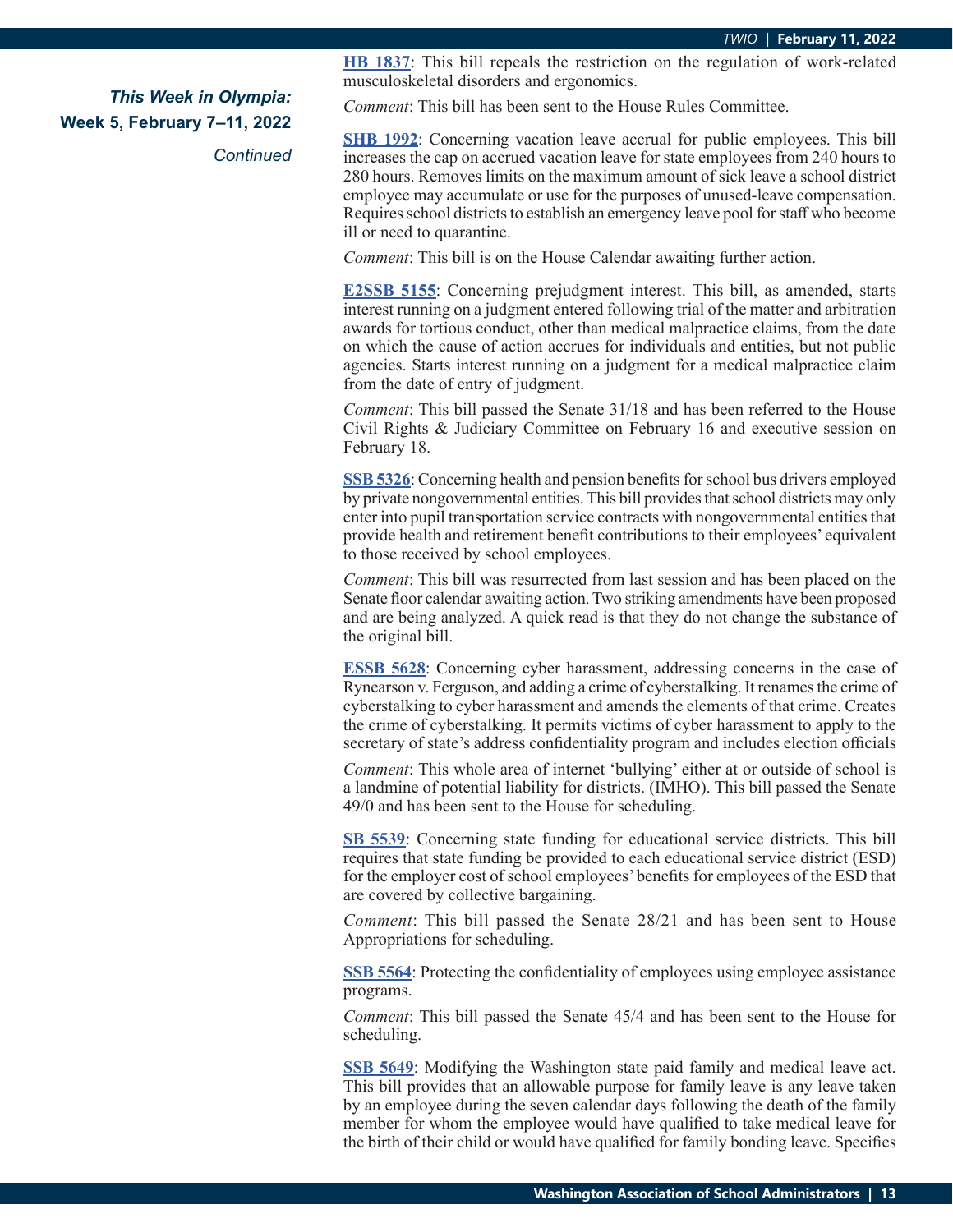*Continued*

that leave taken by certain employees in the first six weeks after giving birth must be medical leave unless the employee chooses to use family leave.

*Comment*: It is currently in the House Rules Committee.

**[ESSB 5761](https://app.leg.wa.gov/billsummary?BillNumber=5761&Initiative=false&Year=2021)**: Concerning employer requirements for providing wage and salary information to applicants for employment. This bill modifies the requirements to provide wage information to require employers to provide the wage scale or salary range in job postings and to include a general description of all benefits and other compensation, rather than providing wage and salary information only upon request of an applicant after the initial job offer. Removes the requirement that if no wage scale or salary range exists, the employer must provide the minimum wage or salary expectation prior to posting the position, making a position transfer, or making the promotion. Limits the persons who are entitled to remedies to a job applicant or an employee.

Comment: This bill passed the Senate 27/21 and has been sent to the House.

**S[SB 5835](https://app.leg.wa.gov/billsummary?BillNumber=5835&Initiative=false&Year=2021)**: Concerning workers' compensation. This bill provides the same percentages of the worker's wages to be received by an injured worker for a permanent and temporary total disability whether a worker is married or unmarried. Removes the requirement that an injured worker be married to receive an additional \$10 per month when the worker is receiving the minimum monthly payments for a permanent or temporary total disability.

*Comment*: It is currently in Rules.

**E[SSB 5873](https://app.leg.wa.gov/billsummary?BillNumber=5873&Initiative=false&Year=2021)**: Concerning unemployment insurance, family leave, and medical leave premiums. This bill decreases the maximum Unemployment Insurance (UI) social cost factor for 2022 and 2023 and sets a maximum UI rate class for the purposes of the percentage of the social cost factor to be paid by small businesses in 2023.

*Comment*: This bill passed the Senate 48/1 and has been sent to the House Appropriations for scheduling.



**Dan Steele, Government Relations** dsteele@wasa-oly.org **Washington Association of School Administrators** PO Box 14459 | Tumwater, WA 98511 P: 800.859.9272 | 360.489.3642 | www.wasa-oly.org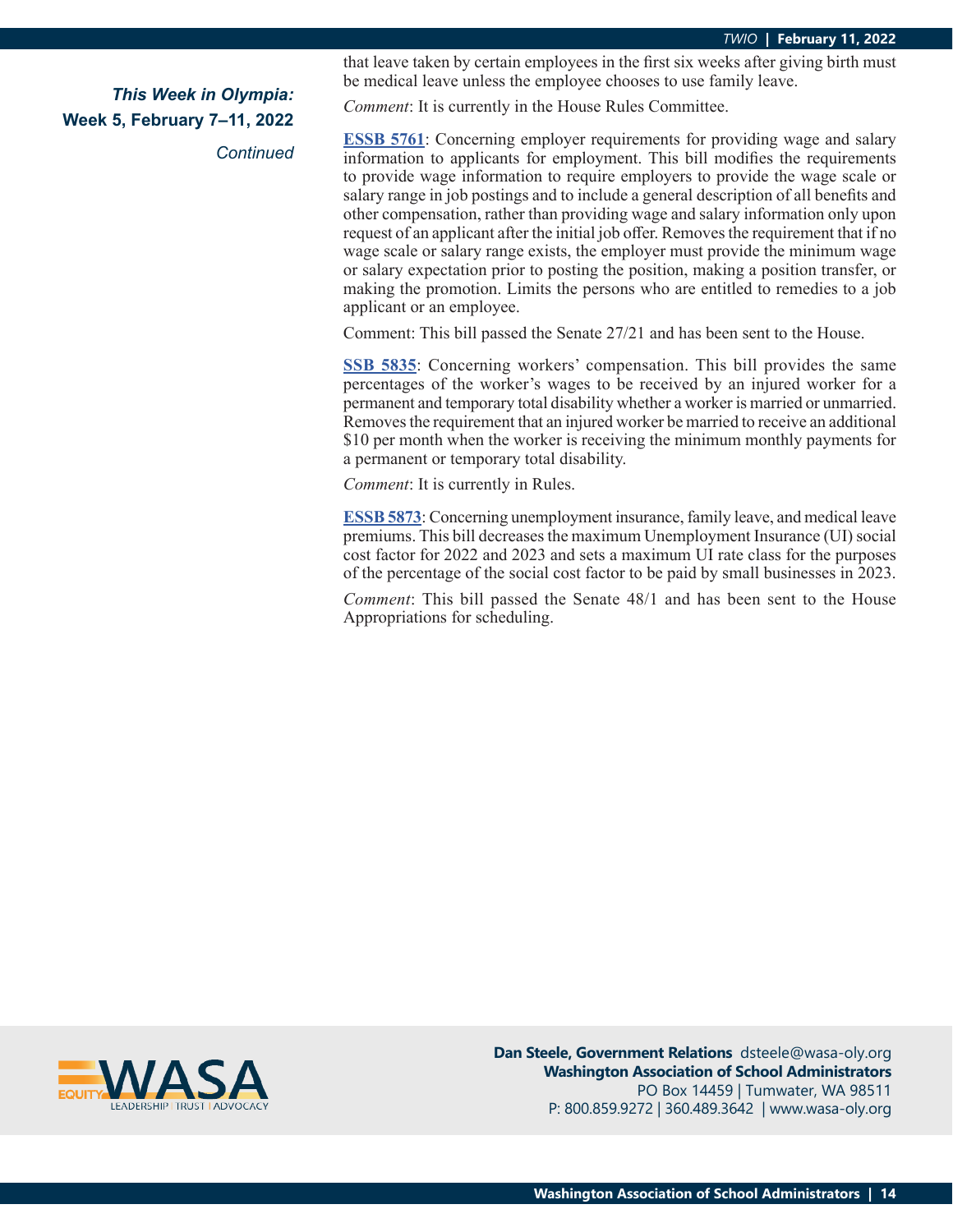# **Legislative Resources**

## **Committee Meeting Schedule**

Legislative Committees Meetings are scheduled to be held at the following times but are subject to change.

Up-to-date meeting schedules and agendas are available on the [State Legislature website.](http://www.leg.wa.gov/legislature/pages/calendar.aspx)

#### **Mondays**

1:30–3:30 p.m. Senate Early Learning & K–12 Virtual

3:30–5:15 p.m. House Appropriations Virtual

4–6 p.m. Senate Ways & Means Virtual

#### **Tuesdays**

8–10 a.m. House Education Virtual

1:30–3:30 p.m. House Appropriations Virtual

3:30–5:15 p.m. House Appropriations Virtual

4–6 p.m. Senate Ways & Means Virtual

#### **Wednesdays**

10:30 a.m.–12:30 p.m. Senate Early Learning & K–12 Virtual

## **Thursdays**

1:30–3:30 p.m. House Appropriations Virtual

3:30–5:15 p.m. House Appropriations Virtual

4–6 p.m. Senate Ways & Means Virtual

#### **Fridays**

8–10 a.m. Senate Early Learning & K–12 Virtual

10–11 a.m. House Education Virtual

## **Useful Links**

**Washington State Government** <http://www.access.wa.gov>

**State Legislature** <http://www.leg.wa.gov>

**Senate** <http://www.leg.wa.gov/Senate>

**House of Representatives** <http://www.leg.wa.gov/House>

**Legislative Committees** [http://www.leg.wa.gov/ legislature/](http://www.leg.wa.gov/ legislature/pages/committeelisting.aspx) [pages/committeelisting.aspx](http://www.leg.wa.gov/ legislature/pages/committeelisting.aspx)

**Legislative Schedules** [http://www.leg.wa.gov/legislature/](http://www.leg.wa.gov/legislature/pages/calendar.aspx) [pages/calendar.aspx](http://www.leg.wa.gov/legislature/pages/calendar.aspx)

**Office of the Governor** <http://www.governor.wa.gov>

**OSPI** <http://www.k12.wa.us>

**TVW** <http://www.tvw.org>

#### **Session Cut–off Calendar**

**January 10, 2022** First Day of Session.

#### **February 3, 2022**

Last day to read in committee reports in house of origin, except House fiscal, Senate Ways & Means, and Transportation Committees.

#### **February 7, 2022**

Last day to read in committee reports from House fiscal, Senate Ways & Means, and Transportation Committees in house of origin.

#### **February 15, 2022**

Last day to consider bills in house of origin (5 p.m.).

#### **February 24, 2022**

Last day to read in committee reports from opposite house, except House fiscal, Senate Ways & Means, and Transportation Committees.

#### **February 28, 2022**

Last day to read in opposite house committee reports from House fiscal, Senate Ways & Means, and Transportation Committees.

#### **March 4, 2022\***

Last day to consider opposite house bills (5 p.m.) (except initiatives and alternatives to initiatives, budgets and matters necessary to implement budgets, differences between the houses, and matters incident to the interim and closing of the session).

#### **March 10, 2022**

Last day allowed for regular session under state constitution.

\* After 5:00 p.m. on the 54th day, only initiatives, alternatives to initiatives, budgets and matters necessary to implement budgets, matters that affect state revenue, messages pertaining to amendments, differences between the houses, and matters incident to the interim and closing of the session may be considered.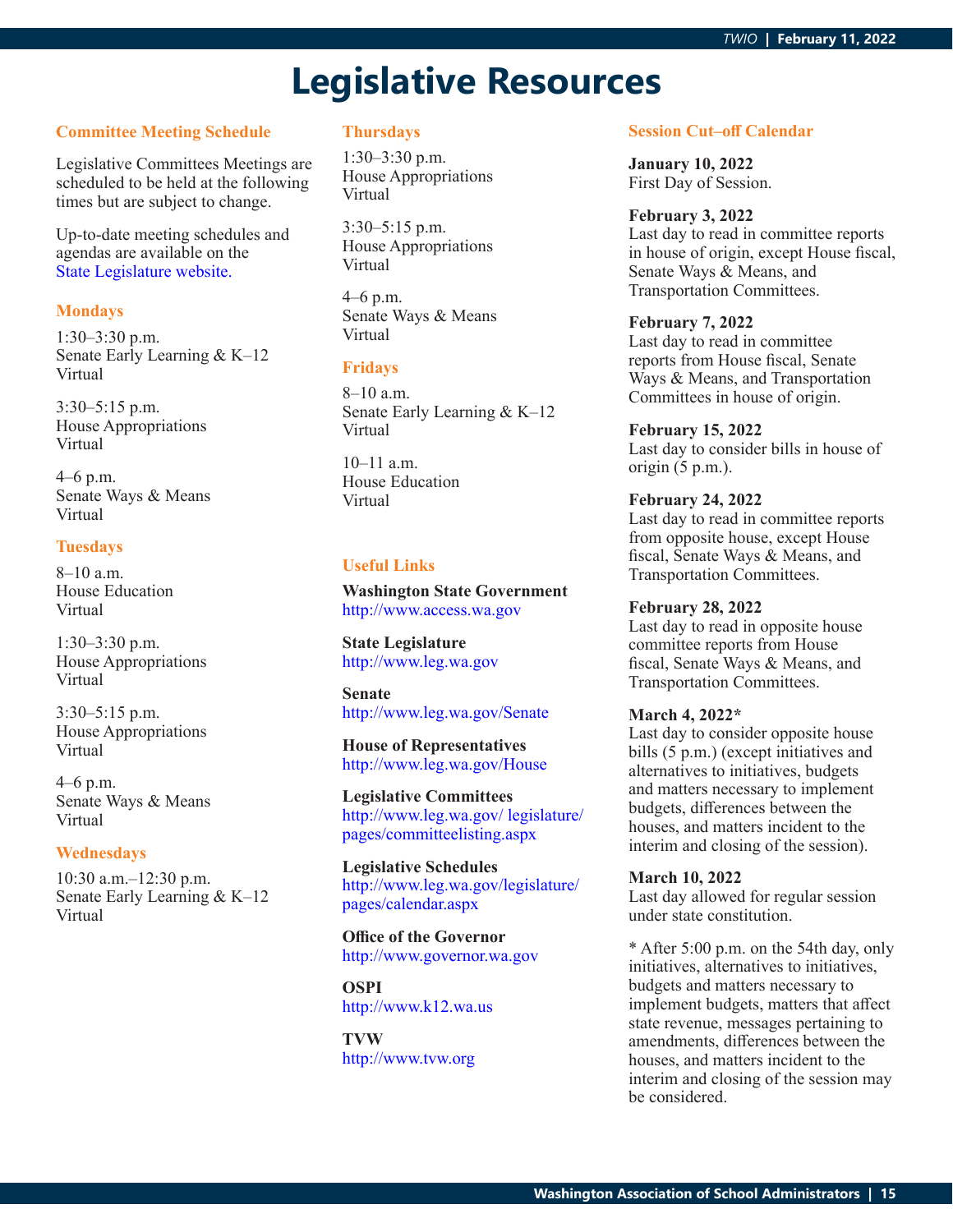## **Bill Watch**

TWIO tracks critical education bills each week as they are introduced. Detailed bill information can be accessed by clicking on the bill number. The following is a list of the bills of highest interest to school administrators. A more comprehensive bill watch list is located on the [WASA website](http://wasa-oly.org/wasa/WASA/Government_Relations/Action_Center/2019_WASA_Bill_Watch/WASA/4_0_Government_Relations/Materials/Bill_Watch/Bill_Watch.aspx?hkey=eee1bb39-a099-43b7-8a1b-1262f2966f1a).

| Bill #                      | <b>Title</b>                 | <b>Status</b>              | <b>Sponsor</b> |
|-----------------------------|------------------------------|----------------------------|----------------|
| <b>HB</b> 1006              | Immunization, declining      | H HC/Wellness              | Klippert       |
| <b>HB</b> 1010              | Motor vehicle sales tax      | H Appropriations           | MacEwen        |
| <b>HB</b> 1024              | Sunshine committee/juveniles | H State Govt & Tribal Rel. | Springer       |
| <b>HB</b> 1029              | Emergency orders and rules   | H State Govt & Tribal Rel. | Walsh          |
| <b>HB</b> 1032              | TRS & SERS early retirement  | H Appropriations           | Harris         |
| <b>HB</b> 1039              | Bicycle & pedestrian travel  | H Transportation           | McCaslin       |
| <b>HB</b> 1040              | Retired school empl. health  | H Appropriations           | Dolan          |
| <b>ESHB 1056</b>            | Public meetings/emergencies  | H Rules 3C                 | Pollet         |
| HB 1065                     | Epidemic, pandemic vaccines  | H HC/Wellness              | Eslick         |
| <b>HB</b> 1066              | Ed. service district boards  | H Education                | Stonier        |
| <b>HB</b> 1067              | State dinosaur               | H 2nd Reading              | Morgan         |
| 2SHB 1076                   | Workplace violations/qui tam | H Rules 3C                 | Hansen         |
| <b>HB</b> 1077              | Federal Way school district  | H Appropriations           | Johnson        |
| <b>HB</b> 1079              | Charter schools time frame   | H Education                | Dolan          |
| <b>SHB 1081 (ESSB 5084)</b> | State gen. obligation bonds  | H Rules X                  | Tharinger      |
| HB 1093 (SB 5091)           | Operating Budget, 2nd supp.  | H Appropriations           | Ormsby         |
| <b>SHB 1094 (ESSB 5092)</b> | <b>Operating Budget</b>      | H Rules X                  | Ormsby         |
| <b>HB</b> 1098 (ESSB 5061)  | Unemployment insurance       | H Labor & Workplace        | Sells          |
| <b>HB</b> 1149              | Public health education      | H Education                | Pollet         |
| <b>E2SHB 1153</b>           | Language access in schools   | $S EL/K-12$                | Orwall         |
| <b>SHB 1156</b>             | Local elections              | H 2nd Reading              | Harris-Talley  |
| 2SHB 1162                   | High school graduation       | H Rules R                  | Stonier        |
| <b>HB</b> 1180              | Public testimony             | H Local Govt               | Kraft          |
| HB 1182 (SB 5209)           | Crisis response services     | H HC/Wellness              | Orwall         |
| HB 1195 (SB 5443)           | Charter school time frame    | H Education                | Dolan          |
| <b>HB</b> 1212              | Repair of electronics        | H ConsPro&Bus              | Gregerson      |
| HB 1215                     | K-12 education scholarships  | H Education                | Kraft          |
| <b>HB</b> 1226              | School district elections    | H Cap Budget               | Stonier        |
| SHB 1264 (SB 5274)          | Equity impact statement      | H Appropriations           | Thai           |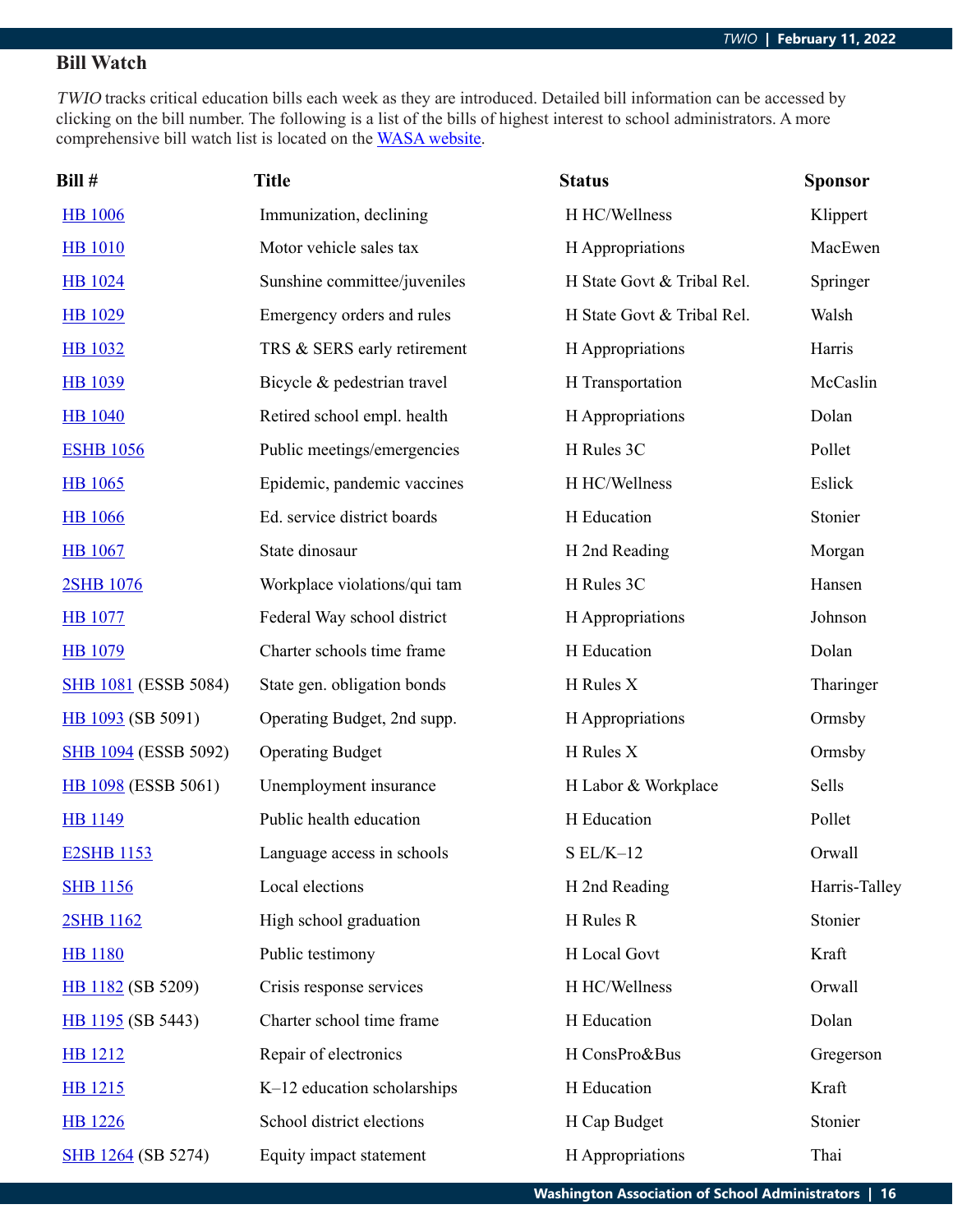| <b>HB</b> 1270    | Leadership skills grant prg.  | H Appropriations         | Young      |
|-------------------|-------------------------------|--------------------------|------------|
| HB 1305           | Right to refuse vaccines      | H HC/Wellness            | Kraft      |
| <b>SHB 1306</b>   | School boards/bond training   | H Education              | Sells      |
| <b>HB 1308</b>    | Apprenticeship utilization    | H Cap Budget             | Riccelli   |
| <b>HB</b> 1317    | Right to refuse/health        | H HC/Wellness            | Young      |
| HB 1321 (SB 5114) | Reopening/public health       | H HC/Wellness            | MacEwen    |
| <b>ESHB 1329</b>  | Public meetings               | S State Govt & Elections | Wicks      |
| <b>HB</b> 1334    | Appropriations/COVID-19       | H Appropriations         | Stokesbary |
| <b>HB 1338</b>    | School resources/COVID-19     | H Civil R & Judi         | Harris     |
| <b>SHB 1340</b>   | Pandemic task force           | H Appropriations         | Lovick     |
| HB 1343           | Unemployment ins./employers   | H Labor & Workplace      | Hoff       |
| 2SHB 1354         | Suicide review teams          | H Rules C                | Mosbrucker |
| <b>HB</b> 1358    | State school levies           | H Finance                | Orcutt     |
| <b>SHB 1366</b>   | In-person instruction         | H Rules C                | Caldier    |
| HB 1371           | State property tax levies     | H Finance                | Sutherland |
| <b>HB 1390</b>    | Athletic scholarship funding  | H Coll & Workforce Dev   | Walsh      |
| <b>HB</b> 1396    | US history & gov/high school  | H Education              | Dufault    |
| <b>ESHB 1410</b>  | Home foreclosure/taxes        | C 257 L 21               | Volz       |
| HB 1415           | Skill center class size       | H Appropriations         | Paul       |
| <b>HB</b> 1419    | Certificated staff/factors    | H Appropriations         | Dolan      |
| <b>HB</b> 1420    | School empl/COVID-19 vaccine  | H HC/Wellness            | MacEwen    |
| <b>HB 1422</b>    | Sexual health ed./dates       | H Education              | MacEwen    |
| <b>HB</b> 1440    | Small wireless facilities     | H Comm & Economic Dev.   | Boehnke    |
| <b>HB</b> 1442    | Epidemic preparedness         | H HC/Wellness            | Chase      |
| <b>HB</b> 1450    | School computers/device tax   | H Education              | Gregerson  |
| <b>SHB 1451</b>   | <b>ECEAP</b> entitlement date | H Appropriations         | Sullivan   |
| <b>HB 1452</b>    | Physical education credit     | H Education              | Mosbrucker |
| <b>EHB 1453</b>   | Voters' pamphlets             | S State Govt & Elections | Bergquist  |
| 2SHB 1460         | Telecommunications access     | H Rules C                | Gregerson  |
| <b>HB</b> 1466    | Outdoor education             | H Appropriations         | Rule       |
| <b>HB</b> 1481    | School employees/firearms     | H Civil R & Judiciary    | Chase      |
| <b>HB 1500</b>    | School district audits        | H Appropriations         | Sullivan   |
| HB 1519           | Levy shifts/court rulings     | H Finance                | Paul       |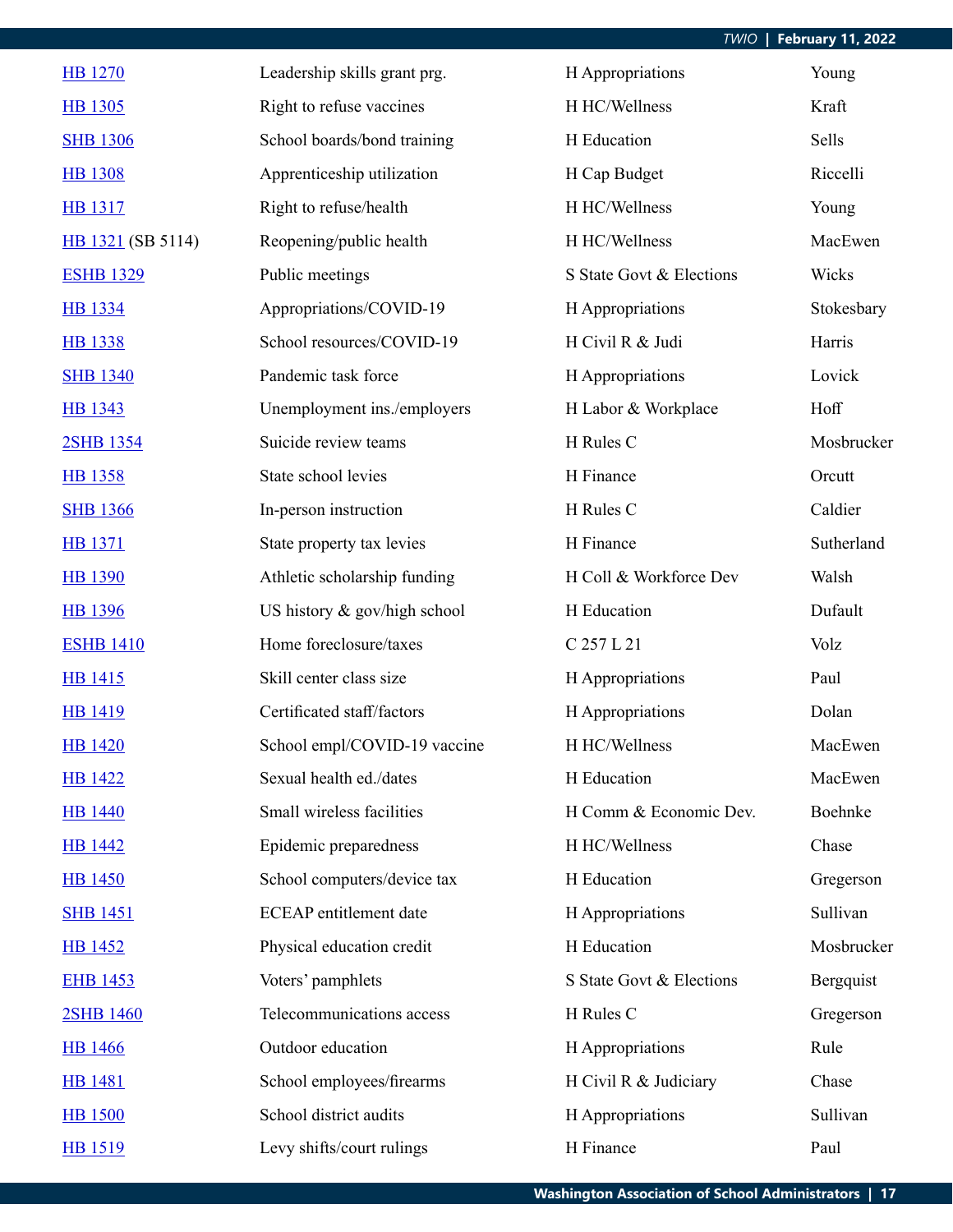| <b>HB</b> 1536             | Regional apprenticeship prgs | H Education                |               |
|----------------------------|------------------------------|----------------------------|---------------|
| <b>HB</b> 1544             | Ag., food, nat. resource ed. | H Education                | Klippert      |
| HB 1553 (SB 5473)          | "Open safe, open now" plan   | H State Govt & Tribal Rel. | MacEwen       |
| HB 1555                    | Freedom in education         | H Education                | Chase         |
| HB 1556                    | School athletics/eligibility | H Education                | Chase         |
| <b>HB</b> 1557             | Gubernatorial proclamations  | H State Govt & Tribal Rel. | MacEwen       |
| <b>HB</b> 1563             | Gubernatorial orders/relief  | H Civil R & Judiciary      | Young         |
| HB 1565                    | PERS/TRS 1 benefit increase  | H Appropriations           | Johnson       |
| <b>HB</b> 1568             | Unemployment insurance       | H Appropriations           | Bergquist     |
| <b>HB</b> 1570             | Proof of vaccination         | H HC/Wellness              | Walsh         |
| <b>SHB 1590 (SSB 5563)</b> | Enrollment stabilization     | H 2nd Reading              | Dolan         |
| <b>HB</b> 1591             | Charter schools/local enrich | H Appropriations           | Dolan         |
| HB 1594                    | Long-term care/repeal        | H Appropriations           | Abbarno       |
| <b>HB</b> 1596             | Long-term care/outside WA    | H Appropriations           | Abbarno       |
| <b>HB</b> 1597             | Long-term care/hardship      | H Appropriations           | Abbarno       |
| <b>HB</b> 1598             | Long-term care/death         | H Appropriations           | Abbarno       |
| HB 1599                    | Long-term care/new graduates | H Appropriations           | Abbarno       |
| <b>HB</b> 1601             | Student homelessness pilot   | H Appropriations           | Leavitt       |
| <b>HB</b> 1603             | Transportation/general fund  | H Appropriations           | <b>Barkis</b> |
| <b>HB</b> 1604             | Motor vehicle sales tax      | H Appropriations           | MacEwen       |
| <b>HB</b> 1607             | Safe routes to schools prg.  | H Appropriations           | Rude          |
| <b>HB</b> 1611             | Highly capable students      | H Passed 3rd               | Dolan         |
| <b>SHB 1617</b>            | State and school holidays    | $S EL/K-12$                | Morgan        |
| <b>HB</b> 1628             | Voter pamphlet statements    | H State Govt & Tribal Rel. | Jacobsen      |
| SHB 1629 (SB 5538)         | Aerial imaging technology    | H Rules R                  | Dolan         |
| <b>SHB 1630</b>            | Weapons/certain meetings     | H 2nd Reading              | Senn          |
| <b>HB</b> 1633             | K-12 education scholarships  | H Education                | Walsh         |
| <b>SHB</b> 1642 (SB 5614)  | National guard ed. grants    | S Higher Ed & Workforce    | Leavitt       |
| <b>SHB 1644</b>            | Pupil transp./electric       | H Passed 3rd               | Senn          |
| 2SHB 1664                  | Schools/support funding      | H 2nd Reading              | Rule          |
| HB 1693                    | Home school day              | H State Govt & Tribal Rel. | Chase         |
| <b>ESHB 1699</b>           | Work in retirement/schools   | S Ways & Means             | Bergquist     |
| <b>HB</b> 1714             | Impact fee deferrals         | H Rules R                  | Duerr         |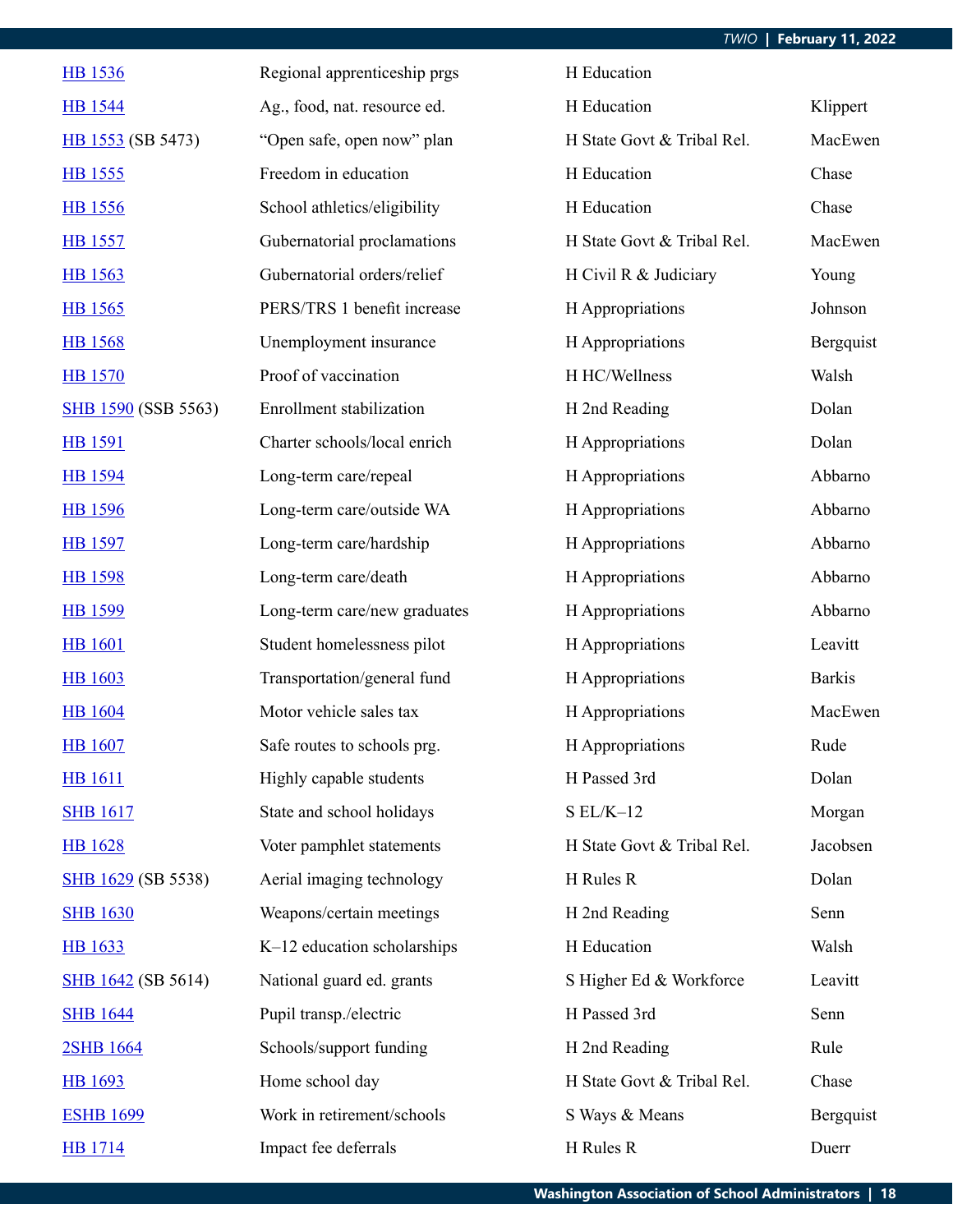| HB 1721 (SB 5676) | PERS/TRS 1 benefit increase    | H 2nd Reading              | Stokesbary |
|-------------------|--------------------------------|----------------------------|------------|
| HB 1722 (SB 5775) | Broadband deployment           | H Local Govt               | Boehnke    |
| 2SHB 1723         | Telecommunications access      | H Rules R                  | Gregerson  |
| <b>SHB 1727</b>   | Odd-numbered year elections    | H Rules R                  | Gregerson  |
| <b>SHB 1732</b>   | Long-term care/delay           | C 1 L 22                   | Sullivan   |
| <b>ESHB 1733</b>  | Long-term care/exemptions      | C 2 L 22                   | Paul       |
| 2SHB 1736         | State student loan program     | H Rules R                  | Sullivan   |
| <b>HB</b> 1742    | Long-term care program         | H Appropriations           | Schmick    |
| <b>SHB 1746</b>   | Students/COVID-19 pandemic     | H Rules R                  | Ortiz-Self |
| <b>HB</b> 1754    | Prejudgment interest           | H Civil R & Judiciary      | Hackney    |
| <b>HB</b> 1757    | ESDs/PEBB health plans         | H Appropriations           | Cody       |
| <b>SHB 1759</b>   | School websites/drug info.     | $SL/K-12$                  | Callan     |
| 2SHB 1760         | Dual credit program access     | H Rules R                  | Paul       |
| HB 1762 (SB 5539) | Ed. service district funding   | H Appropriations           | MacEwen    |
| HB 1775           | Capital assistance/schools     | H Cap Budget               | McEntire   |
| <b>HB</b> 1778    | Election security              | H State Govt & Tribal Rel. | Klippert   |
| HB 1781 (SB 5651) | Capital Budget, supplemental   | H Cap Budget               | Tharinger  |
| HB 1786 (SB 5689) | Transportation Budget, supp.   | H Transportation           | Fey        |
| <b>SHB 1791</b>   | Prof. educator reprimands      | H Rules R                  | Harris     |
| <b>SHB 1800</b>   | Behavioral health/minors       | H 2nd Reading              | Eslick     |
| 2SHB 1803         | School director compensation   | H Rules R                  | Callan     |
| HB 1805 (SB 5797) | Opportunity scholarship prog   | H 2nd Reading              | Paul       |
| <b>HB</b> 1807    | Civic education                | H Education                | Walsh      |
| <b>HB 1808</b>    | Pupil transportation funding   | $SL/K-12$                  | Stonier    |
| 2SHB 1810         | Electronic products repair     | H 2nd Reading              | Gregerson  |
| HB 1816 (SB 5693) | Operating Budget, supp.        | H Appropriations           | Ormsby     |
| HB 1819 (SB 5960) | Property tax exemption         | H Finance                  | Leavitt    |
| HB 1829           | African American studies       | H Education                | Johnson    |
| <b>HB</b> 1833    | School meals/electronic info   | H 2nd Reading              | Berg       |
| <b>HB</b> 1834    | Student absences/mental health | $SL/K-12$                  | Callan     |
| <b>HB 1842</b>    | School board director qualif   | H Education                | Taylor     |
| 2SHB 1865         | Certified peer specialists     | H Rules R                  | Davis      |
| <b>SHB 1867</b>   | Dual credit program data       | $S EL/K-12$                | Paul       |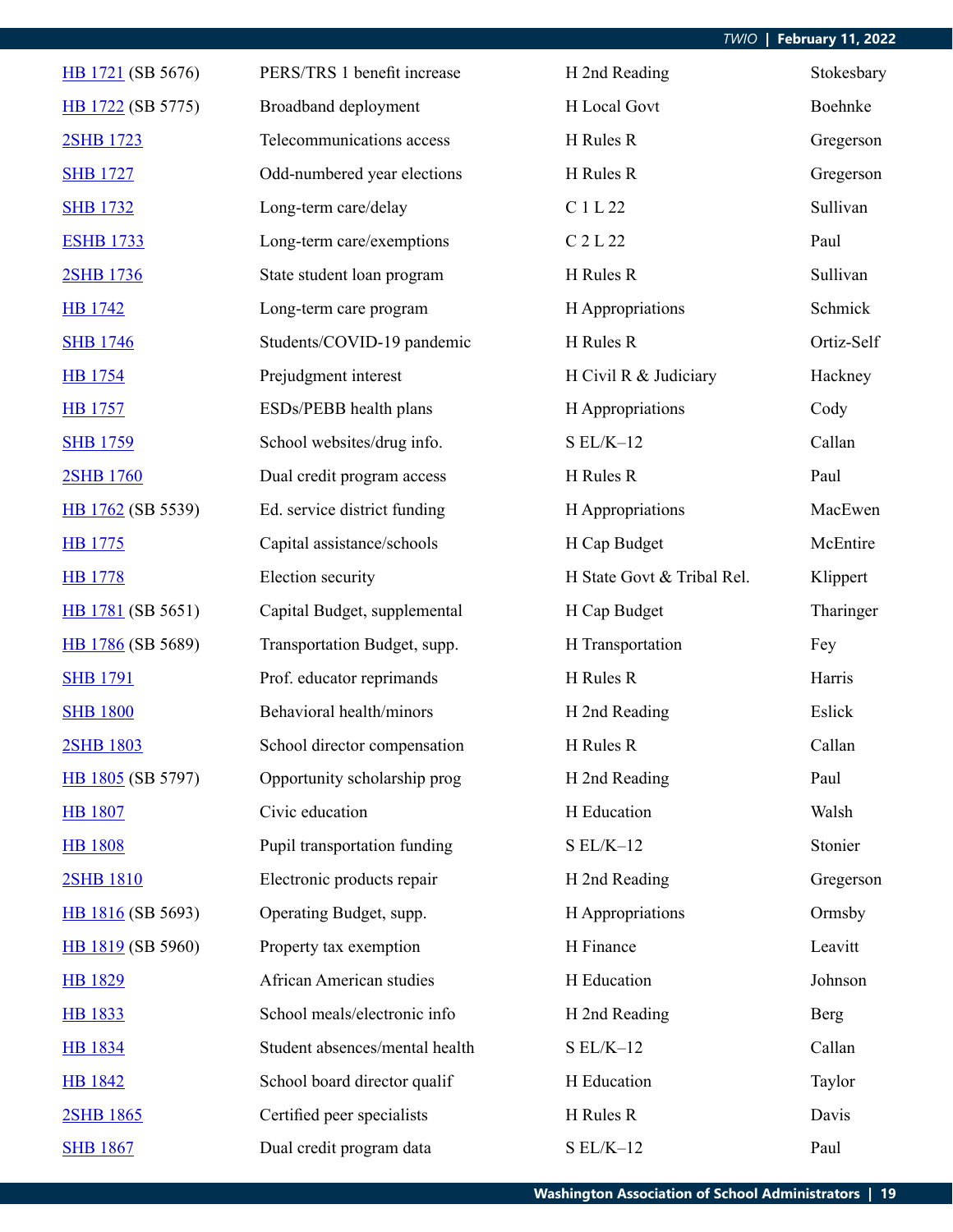| HB 1875                   | Budget stabilization account | H Appropriations             | Stokesbary      |
|---------------------------|------------------------------|------------------------------|-----------------|
| <b>SHB 1878</b> (SB 5798) | Schools/comm. eligibility    | H 2nd Reading                | Riccelli        |
| <b>HB</b> 1886            | Critical race theory         | H Education                  | Klippert        |
| <b>HB 1887</b>            | COVID-19/children's sports   | H State Govt & Tribal Rel.   | Klippert        |
| <b>HB 1898</b>            | State school levies, reduce  | H Finance                    | Orcutt          |
| <b>HB</b> 1900            | Schools/discrimination, etc. | H Education                  | Senn            |
| <b>HB</b> 1911            | Insurance/plan 2 members     | H 2nd Reading                | <b>Bronoske</b> |
| <b>HB</b> 1938            | Student financial education  | H Education                  | Stonier         |
| <b>SHB 1941</b>           | Active shooter drills        | H Passed 3rd                 | Walen           |
| HB 1942                   | Paraeducator course of study | H 2nd Reading                | Donaghy         |
| <b>SHB 1955</b>           | Dependency/education         | $S EL/K-12$                  | Rule            |
| <b>HB</b> 1962            | Charter school time frame    | H Education                  | Entenman        |
| <b>HB</b> 1968            | Schools/immunization         | H Education                  | Klippert        |
| <b>HB</b> 1969            | Traffic cameras/speed        | H Transportation             | Fey             |
| <b>EHB 1973</b>           | School board recordings      | S State Govt & Elections     | Rude            |
| <b>HB</b> 1974            | Education elections/WSSDA    | H 2nd Reading                | Ybarra          |
| <b>HB</b> 1976            | Schools/eating outside       | H Education                  | Corry           |
| HB 1985 (2SSB 5595)       | Schools/support funding      | H Education                  | Dolan           |
| HB 1986 (SB 5601)         | School district boards       | H Education                  | Klippert        |
| <b>SHB 1992</b>           | Vacation leave accrual       | H 2nd Reading                | Bateman         |
| <b>HB 2000</b>            | OSPI basic education funds   | H Appropriations             | Rule            |
| <b>HB 2011</b>            | Skill center funding         | H Appropriations             | Rule            |
| HB 2014 (SB 5905)         | Outdoor school               | H Education                  | Rule            |
| <b>HB 2016</b>            | Sex trafficking/education    | H Education                  | Morgan          |
| <b>HB 2018</b>            | Sales and use tax holiday    | H Finance                    | Paul            |
| <b>SHB 2019</b>           | Careers in retail            | S Higher Ed & Workforce Dev. | Boehnke         |
| HB 2031 (ESSB 5873)       | Unempl. & leave premiums     | H Labor & Workplace          | Berg            |
| HB 2039 (SB 5768)         | Vapor products               | H Commerce & Gaming          | Pollet          |
| <b>HB 2042</b>            | K-12 education scholarships  | H Education                  | Kraft           |
| <b>HB</b> 2054            | School bus video recording   | H Education                  | Jacobsen        |
| <b>HB</b> 2056            | K-12 instructional materials | H Education                  | Steele          |
| <b>SHB 2068</b>           | Imagination library          | H Rules R                    | Stonier         |
| 2SHB 2078 (SB 5925)       | Outdoor learning grant prg.  | H Rules R                    | Rule            |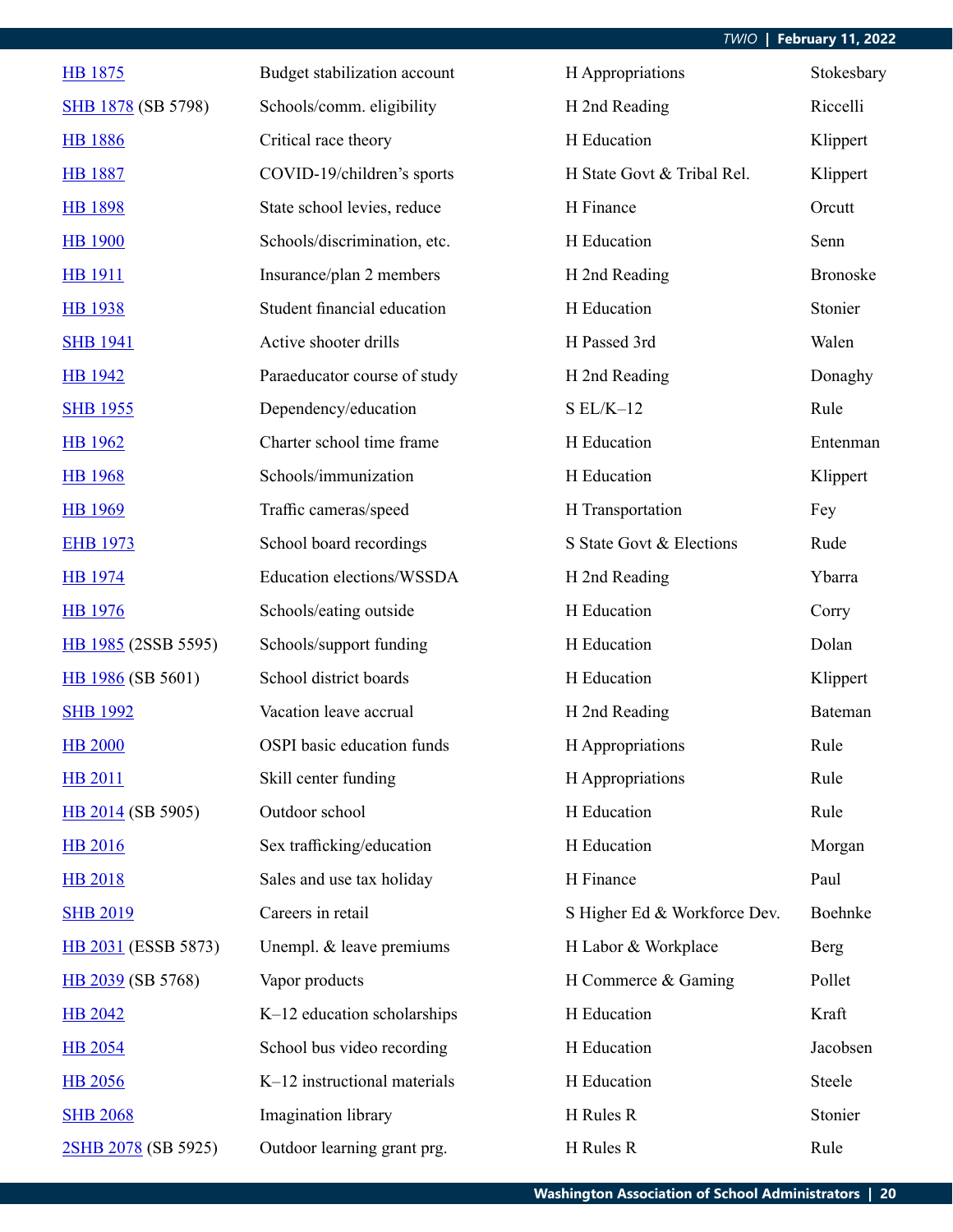| <b>HB 2087</b>              | Education/parent rights      | H Education                   | Klippert     |
|-----------------------------|------------------------------|-------------------------------|--------------|
| <b>HB 2090</b>              | Tribal activities/credit     | H Education                   | Lekanoff     |
| HB 2093 (SB 5921)           | County timber tax distrib.   | H Appropriations              | Abbarno      |
| HB 2095 (SSB 5933)          | School seismic safety grants | H Cap Budget                  | Pollet       |
| <b>HJR 4200</b>             | School district bonds        | H Cap Budget                  | Stonier      |
| <b>HJR 4203</b>             | 2/3rd vote for tax increases | H Finance                     | Sutherland   |
| <b>HJR 4206</b>             | $K-12$ education funding     | H Appropriations              | Chase        |
| <b>HJR 4208 (SJR 8213)</b>  | Personal property taxation   | H Finance                     | Leavitt      |
| <b>ESB 5017</b>             | School district procurement  | H Cap Budget                  | Wellman      |
| SB 5037                     | School opening metrics       | $S EL/K-12$                   | <b>Braun</b> |
| SB 5043                     | School employee housing      | S 3rd Reading                 | Salomon      |
| SB 5070 (ESHB 1273)         | Menstrual products/schools   | $S EL/K-12$                   | Rivers       |
| <b>ESSB 5083 (SHB 1080)</b> | Capital Budget 2021-23       | S Rules X                     | Frockt       |
| SB 5091 (HB 1093)           | Operating Budget, 2nd supp.  | S Ways & Means                | Rolfes       |
| <b>SSB 5105</b>             | Office of equity task force  | S Ways & Means                | Hasegawa     |
| <b>SB 5110</b>              | Telecommunications companies | S Environment, Energy & Tech. | Ericksen     |
| <b>SB 5111</b>              | Public employee independence | S State Govt & Elections      | Ericksen     |
| <b>SB 5114</b> (HB 1321)    | Reopening/public health      | S State Govt & Elections      | <b>Braun</b> |
| <b>SSB 5129</b>             | Vapor & tobacco/minors       | S 2nd Reading                 | Saldaña      |
| <b>SSB 5130</b>             | Personnel files & discipline | S 2nd Reading                 | Kuderer      |
| SB 5144                     | COVID-19 vaccine, declining  | S Health & Long               | Ericksen     |
| 2SSB 5147                   | Learning stabilization, etc. | S Rules X                     | Hawkins      |
| <b>SB 5153</b> (ESHB 1113)  | School attendance            | $S EL/K-12$                   | Wilson       |
| SB 5156                     | Budget stabilization approps | S Ways & Means                | Rolfes       |
| <b>SB 5161</b>              | Teaching tribal history, etc | S Rules X                     | Wellman      |
| SB 5162                     | Unanticipated revenue        | S Ways & Means                | Rolfes       |
| <b>SB 5171</b>              | Unemployment insurance       | S Ways & Means                | Wilson       |
| <b>SSB 5181</b>             | Low-income school districts  | H Education                   | Honeyford    |
| SB 5197                     | Unemp. contributions/wages   | S Labor, Comm & Tribal Aff.   | Schoesler    |
| SB 5200                     | Scholarships/tax credit      | $SL/K-12$                     | Schoesler    |
| <b>ESB 5202</b>             | School depreciation subfunds | H Education                   | Schoesler    |
| SB 5205                     | K-12 education vouchers      | $S EL/K-12$                   | Schoesler    |
| SB 5208                     | Public records fees/approval | S State Govt & Elections      | Wilson       |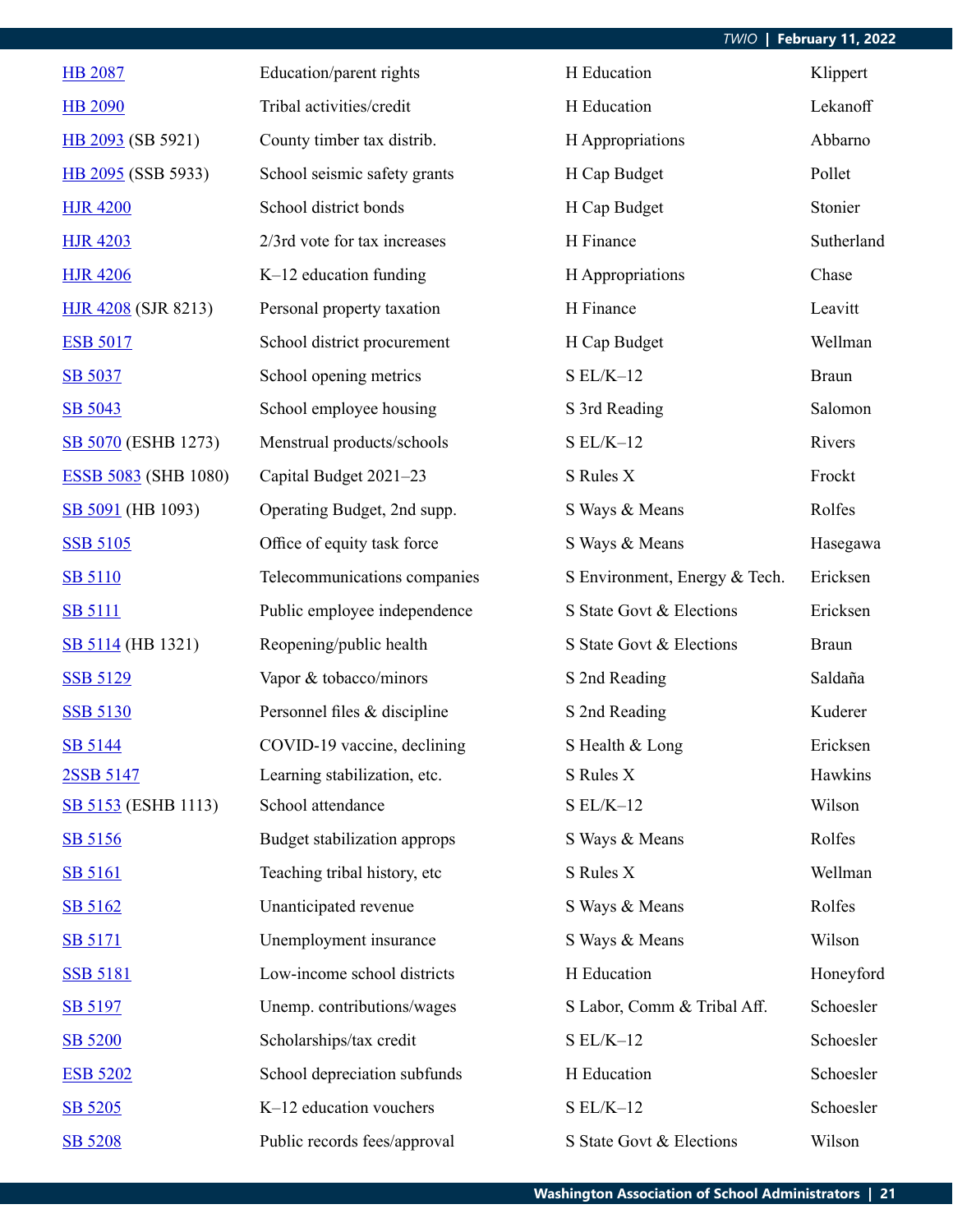| SB 5209 (HB 1182)          | Crisis response services     | S Behavioral Health        | Dhingra      |
|----------------------------|------------------------------|----------------------------|--------------|
| 2SSB 5211 (ESHB 1189)      | Tax increment financing      | S Rules X                  | Frockt       |
| SB 5216                    | Tax preferences              | S Ways & Means             | Carlyle      |
| SB 5223                    | Motor vehicles sales tax use | S Ways & Means             | Fortunato    |
| SB 5242                    | Media literacy & digital cit | S Rules X                  | Liias        |
| <b>SSB 5252</b>            | School consultation/tribes   | S 2nd Reading              | Wellman      |
| SB 5257                    | School levy exemption        | $S EL/K-12$                | Fortunato    |
| <b>ESB 5264</b>            | Americans of Chinese descent | H State Govt & Tribal Rel. | Wagoner      |
| 2SSB 5265                  | Bridge year pilot program    | S Rules X                  | Hunt         |
| SB 5274 (SHB 1264)         | Equity impact statement      | S State Govt & Elections   | Hasegawa     |
| SB 5277                    | Early achievers prg/suspend  | $S EL/K-12$                | Short        |
| SB 5289                    | Senior citizens/prop. taxes  | S Ways & Means             | Fortunato    |
| <b>SSB 5326</b>            | School bus driver benefits   | S 2nd Reading              | Robinson     |
| 2SSB 5327                  | Youth safety tip line        | S Rules X                  | <b>Brown</b> |
| SB 5334                    | Levy authorization info.     | $S EL/K-12$                | Dozier       |
| <b>SSB 5340</b>            | School board director qualif | S Rules 2                  | Salomon      |
| SB 5343 (HB 1367)          | Medicaid appropriations      | S Ways & Means             | Rolfes       |
| <b>SB 5344 (ESHB 1368)</b> | Federal funding/COVID-19     | S Ways & Means             | Rolfes       |
| SB 5352                    | Retirement system opt-out    | S Rules X                  | <b>Braun</b> |
| <b>ESSB 5357</b>           | Capital broadband program    | S Rules X                  | Honeyford    |
| SB 5359                    | Motor vehicle sales tax      | S Ways & Means             | <b>Braun</b> |
| SB 5366 (SHB 1103)         | Building materials           | S State Govt & Elections   | Stanford     |
| SB 5374                    | Political systems/K-12 study | $S EL/K-12$                | Honeyford    |
| <b>SSB 5376</b>            | Education ombuds awareness   | H Education                | Wilson       |
| SB 5386                    | School district elections    | S Ways & Means             | Randall      |
| SB 5389                    | Computer science teaching    | S Ways & Means             | Wellman      |
| <b>ESSB 5439</b>           | Broadband/state highways     | S Rules X                  | Saldaña      |
| SB 5442                    | Superintendent salaries      | $S EL/K-12$                | Van De Wege  |
| SB 5443 (HB 1195)          | Charter school time frame    | $S EL/K-12$                | Mullet       |
| SB 5449                    | Motor vehicle sales tax      | S Ways & Means             | King         |
| <b>SB 5450</b>             | Native American names, etc.  | $SL/K-12$                  | Ericksen     |
| SB 5451                    | <b>Operating Budget</b>      | S Ways & Means             | Wilson       |
| SB 5453                    | Retirement plans 1 & 2       | S Ways & Means             | Schoesler    |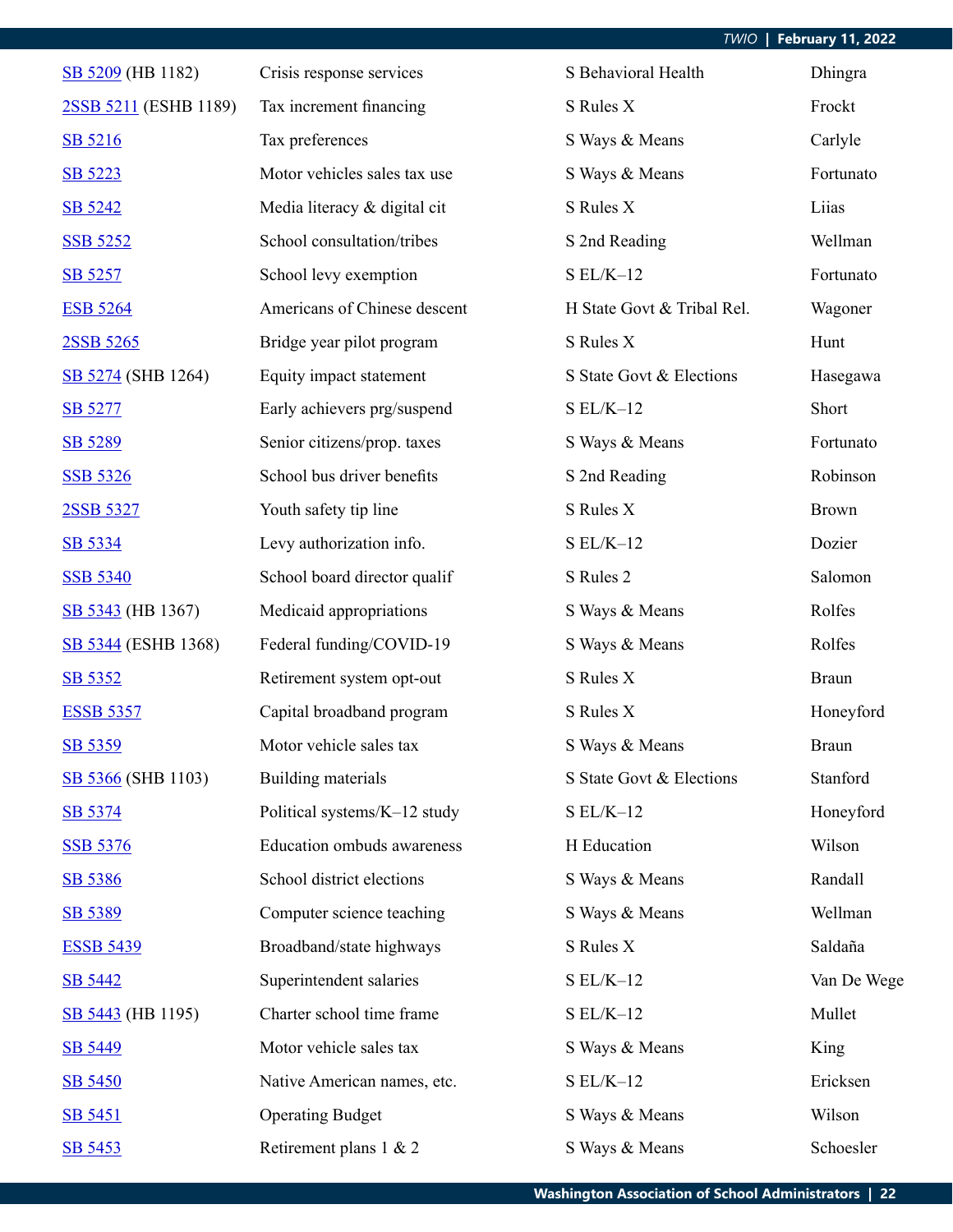| SB 5464             | In-person learning option    | $S EL/K-12$               | Wilson       |
|---------------------|------------------------------|---------------------------|--------------|
| SB 5466             | Sales tax/transp. projects   | S Ways & Means            | Fortunato    |
| SB 5473 (HB 1553)   | "Open safe, open now" plan   | S State Govt & Elections  | <b>Brown</b> |
| SB 5481             | Transportation funding bonds | S Rules 2                 | Hobbs        |
| <b>SSB 5482</b>     | Additive trans funding       | S Rules 2                 | Hobbs        |
| <b>SSB 5483</b>     | Transportation revenue       | S Rules 2                 | Hobbs        |
| SB 5487             | School consolid. incentives  | S 2nd Reading             | Hawkins      |
| <b>SSB 5497</b>     | Board of ed. student members | S Passed 3rd              | Wilson       |
| SB 5498             | Posthumous H.S. diplomas     | H Education               | Wilson       |
| SB 5501             | Board of education members   | $S EL/K-12$               | Fortunato    |
| <b>SSB 5537</b>     | Compulsory school attendance | S Ways & Means            | Wellman      |
| SB 5538 (SHB 1629)  | Aerial imaging technology    | S State Govt & Elections  | Hunt         |
| SB 5539 (HB 1762)   | Ed. service district funding | S Passed 3rd              | Hunt         |
| SB 5540             | Election dates and timelines | S State Govt & Elections  | Hunt         |
| SB 5562             | ESD employee health care     | S Ways & Means            | Wellman      |
| SSB 5563 (SHB 1590) | Enrollment stabilization     | S Rules 2                 | Wellman      |
| <b>SSB 5581</b>     | Pupil transp. allocations    | S 2nd Reading             | Wellman      |
| <b>SSB 5584</b>     | Local elections              | S Ways & Means            | Trudeau      |
| <b>SSB 5594</b>     | Bone marrow donation aware.  | S Passed 3rd              | Short        |
| 2SSB 5595 (HB 1985) | Schools/support funding      | S Rules 2                 | Wellman      |
| 2SSB 5597           | Voting rights                | S 2nd Reading             | Saldaña      |
| SB 5601 (HB 1986)   | School district boards       | $S EL/K-12$               | Short        |
| SB 5630             | Early learning/basic ed.     | $S EL/K-12$               | Hasegawa     |
| <b>SSB 5638</b>     | Mental health prof. licenses | S 2nd Reading             | Wagoner      |
| 2SSB 5649           | Family and medical leave     | S Rules 2                 | Robinson     |
| SB 5651 (HB 1781)   | Capital Budget, supplemental | S Ways & Means            | Frockt       |
| SB 5657             | Juvenile instit./comp sci.   | S Passed 3rd              | Wellman      |
| SB 5676 (HB 1721)   | PERS/TRS 1 benefit increase  | H Appropriations          | Conway       |
| SB 5682             | COVID-19 vaccination choice  | S Health & Long Term Care | McCune       |
| SB 5689 (HB 1786)   | Transportation Budget, supp. | S Transportation          | Liias        |
| SB 5693 (HB 1816)   | Operating Budget, supp.      | S Ways & Means            | Rolfes       |
| SB 5696 (HB 1912)   | Capital gains tax/repeal     | S Ways & Means            | <b>Braun</b> |
| SSB 5697 (HB 2003)  | Recycling system & waste     | S Ways & Means            | Das          |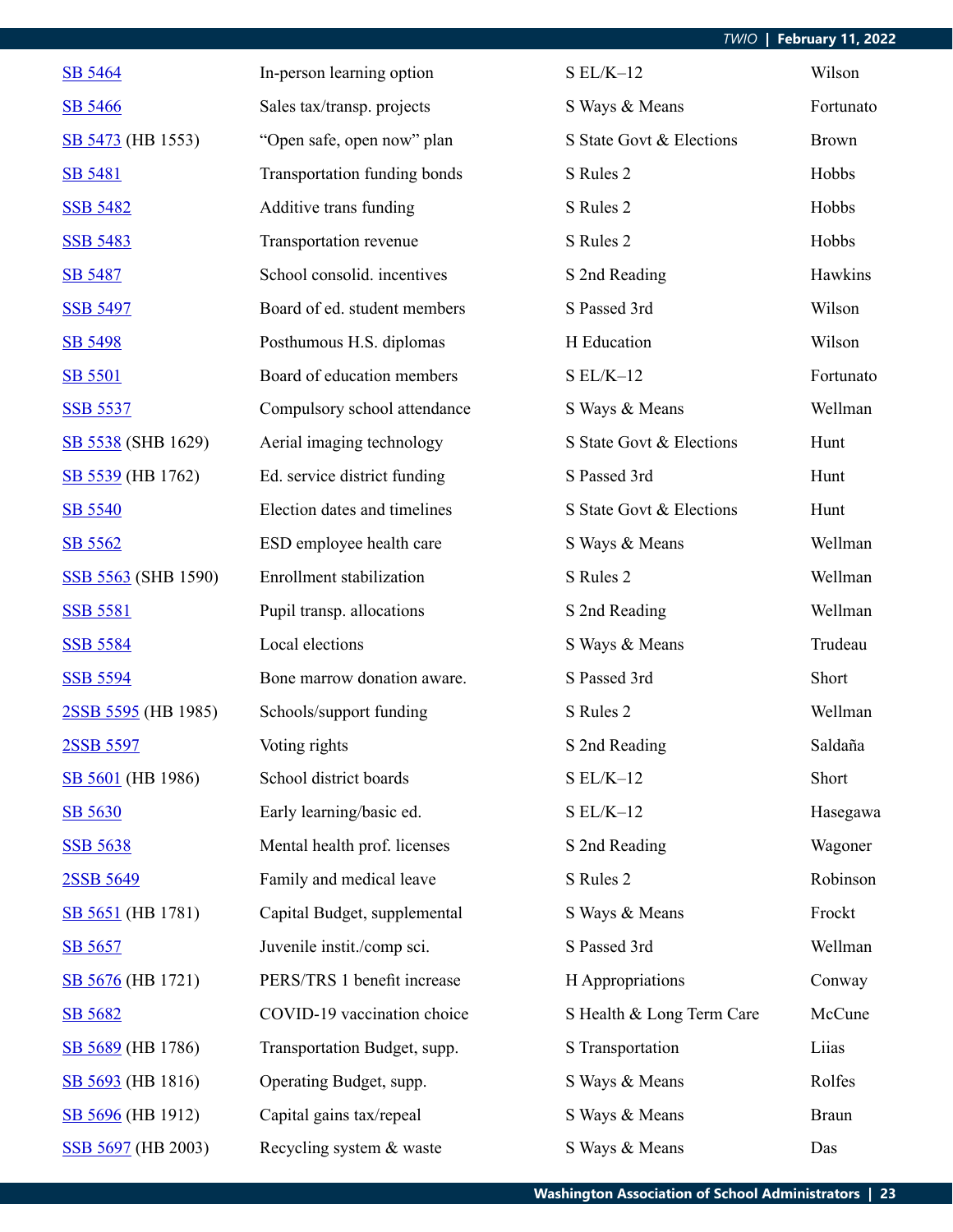| SB 5698                    | Plan 1 retiree COLAs         | S Ways & Means                | Hunt         |
|----------------------------|------------------------------|-------------------------------|--------------|
| SB 5715                    | Definition of broadband      | S Rules 2                     | Wellman      |
| SB 5718                    | School employees/insurance   | S Ways & Means                | Conway       |
| <b>SSB 5719</b>            | Dual credit costs            | S Ways & Means                | Mullet       |
| 2SSB 5720                  | Student financial literacy   | S 2nd Reading                 | Mullet       |
| SB 5734                    | Physical & health education  | $S EL/K-12$                   | Dhingra      |
| SB 5735                    | Async. instructional hours   | $SL/K-12$                     | Dhingra      |
| <b>ESSB 5761</b>           | Wage and salary information  | S Passed 3rd                  | Randall      |
| SB 5768 (HB 2039)          | Vapor products               | S Health & Long               | Kuderer      |
| SB 5775 (HB 1722)          | Broadband deployment         | S Environment, Energy & Tech. | Wellman      |
| <b>SB 5777</b>             | COVID-19 vaccine/children    | $SL/K-12$                     | <b>Braun</b> |
| SB 5798 (SHB 1878)         | Schools/comm. eligibility    | S Ways & Means                | Wilson       |
| SB 5805                    | Sexual ed. parent approval   | $SL/K-12$                     | McCune       |
| SB 5806                    | Instructional materials      | $S EL/K-12$                   | McCune       |
| SB 5820                    | Superintendent, appointing   | $S EL/K-12$                   | Carlyle      |
| <b>SSB 5824</b>            | Dependent youth financial ed | S Ways & Means                | Nobles       |
| SB 5831                    | State & local taxation       | S State Govt & Elections      | Wilson       |
| SB 5833                    | School director compensation | $S EL/K-12$                   | Carlyle      |
| SB 5858                    | Education/parent rights      | $S EL/K-12$                   | Dozier       |
| SB 5871                    | Microschool pilot project    | $S EL/K-12$                   | Wilson       |
| <b>ESSB 5873</b> (HB 2031) | Unemployment insurance       | S Passed 3rd                  | Keiser       |
| <b>SSB 5874</b>            | Military student residency   | S Rules 2                     | Nobles       |
| <b>ESSB 5878</b>           | Arts instruction             | S Passed 3rd                  | Rolfes       |
| <b>SSB 5892</b>            | High schools/nursing pilot   | S 2nd Reading                 | <b>Brown</b> |
| SB 5897                    | Fuel tax suspension          | S Transportation              | Sefzik       |
| SB 5902                    | High school grad. credits    | $SL/K-12$                     | Wellman      |
| SB 5905 (HB 2014)          | Outdoor school               | $S EL/K-12$                   | Hunt         |
| SB 5921 (HB 2093)          | County timber tax distrib.   | S Ways & Means                | <b>Braun</b> |
| SB 5922                    | $K-12$ education funding     | $S EL/K-12$                   | <b>Braun</b> |
| SB 5925 (2SHB 2078)        | Outdoor school               | $S EL/K-12$                   | Hunt         |
| SB 5932                    | Sales and use tax rate       | S Ways & Means                | Das          |
| SSB 5933 (HB 2095)         | School seismic safety grants | S Passed 3rd                  | Frockt       |
| SB 5959                    | FML insurance solvency       | S Ways & Means                | Wilson       |